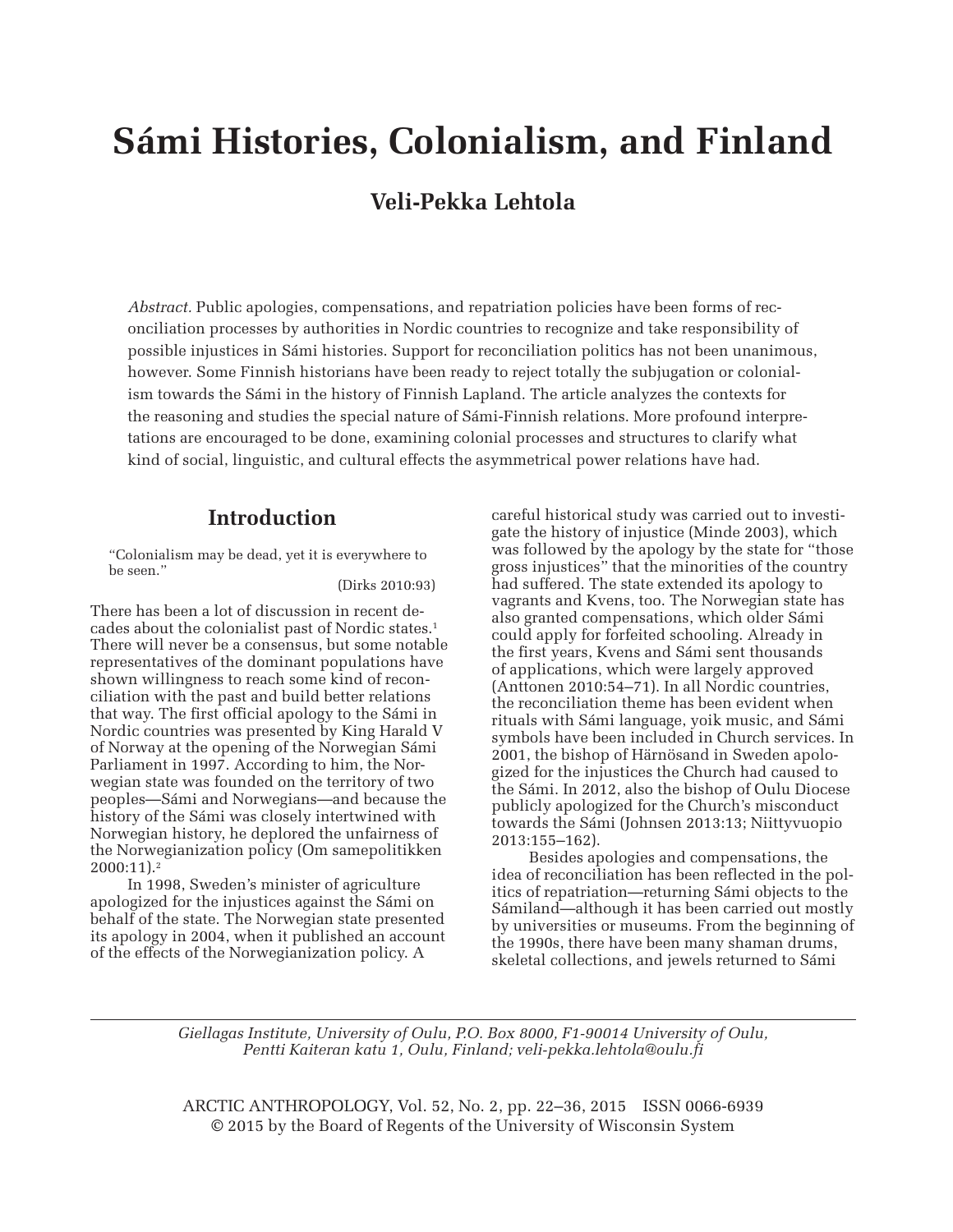museums. The repatriation policy is not only a question of recovering artifacts, but the aim is to return information related to Sámi histories and their cultural heritage in museums, archives, and collections outside the Sámi territory (Aronsson 2012; Harlin 2008; Lehtola 2005; Ojala 2009; Svestad 2013).

Moreover, reconciliation processes in general have been important signs of recognizing as least some misconduct in the relations of the majority and Sámi minority and, thus, taking responsibility of possible injustices in history. This requires but also enables more detailed investigation and documentation of historical events, as the research process on the Norwegianization policies has shown (Minde 2003:Note 1). However, support for reconciliation politics has not been unanimous at all in Nordic countries. In spite of the role of Scandinavian kingdoms and states in European and global expansion even overseas, attitudes to colonial past in Sweden, for instance, have been ambivalent. The most prevalent view has been an opinion that Scandinavian participation in colonial politics was benign, and their interactions with the encountered peoples in Africa, Asia, and America were gentler and based on collaboration rather than extortion and subjugation. The same is considered to apply to Sámi politics (Fur 2013:26; Naum and Nordin 2013:3–4).

Similar assumptions of "gentle colonialism" have been made also concerning the Mediterranean or Italian, Spanish and, to a lesser extent, Portuguese imperialism as a kind form of domination in contrast to northern European colonization (e.g., Del Boca 2005). The argumentations for the denial of indigenous rights by the imperial powers have been explored in depth in many contexts, especially in Australia (e.g., Banner 2005; Frost 1981).3

Finland has a slightly different situation from other Nordic countries, because it never had colonies overseas. Finns cannot take pride of great tales of exploration and exploitation, such as Viking raids, superpower era, or polar expeditions. When discussing colonialism, Finns usually refer to other European states and rarely even consider to possible colonialism inside the Nordic countries (e.g., Hokkanen and Särkkä 2008). Sociologist Vilho Harle (2000:18) has pointed out, however, that colonialism can also manifest itself as state internal control of indigenous peoples, for example.

The fact that Finns have usually been subject to superpowers, as have been the Sámi, has strengthened the notion of Finns about themselves as representatives of democracy and tolerance, who also treated the Sámi on an equal basis already in history. According to Nyyssönen (2009:169–170), the way Finns see themselves is a nonimperialistic democracy, which did not

subjugate or mistreat others, the Sámi included. Consequently, Finns have also considered themselves pioneers in minority politics.4

It was characteristic of Finnish attitudes that when Sweden's minister made his apology for the Sámi in 1998, his Finnish colleague, Minister of Justice Jussi Järvenpää, stated: "There are currently no issues that would require an apology."5 Suggestions of colonialism in Finland has been strongly rejected or nullified also in public debates, especially on the Internet, $6$  when, for example. Sámi experiences in boarding schools have been discussed (Rasmus 2008)7 or after the bishop of Oulu diocese had made his apology in 2012.8

There have been strong arguments also among Finnish historians in the 2000s emphasizing that the treatment of the Sámi in Finnish history was equal and fair. It seems to be valid that the historical relations of the Finns with the Sámi have been different from the relations of the Scandinavians to the Sámi, but there has even been argumentation entirely denying the colonialism. In this article, I study the contexts for this kind of reasoning and try to analyze the special character of Sámi-Finnish relations. At the same time, I will ponder how useful the concept of colonialism is for Sámi history studies.

### **Battle of the Past**

The past of the Sámi has often been talked about as a history of colonialism, subjugation, and repression. It has been considered a reflection of unequal power relations, where the Sámi are the victims. In earlier Lappology or studies made by outsiders, the status of Lapps was interpreted sympathetically as subjugation of a weaker people by culturally stronger peoples. Being run over by a modern society was considered their regrettable but inescapable fate (for more information about the image of the Sámi as a people without prehistory in Norwegian archaeology, see Olsen [1986]). In order to resist this kind of discourse, an activist of early Sámi movement, Karin Stenberg in 1920, strongly criticized the Swedish state about "*colonial politics*" (Hirvonen 2008:79–80).

Change in the social status of the Sámi and new research methods from the 1970s resulted in new perspectives. Events in the Sámi past were now linked to the concepts of colonialism and even imperialism. The Sámi Council used the term colonialism already in 1959 to describe the special nature of the Sámi issue, and Swedish Sámi Erik Nilsson Mankok did the same in 1966 (Fur 2013:22). Colonialism was officially repudiated as an international practice at the United Nations General Assembly in 1960 (Lu 2011:261). After that, colonialism as a term became established in Scandinavian usage to signify economic, national,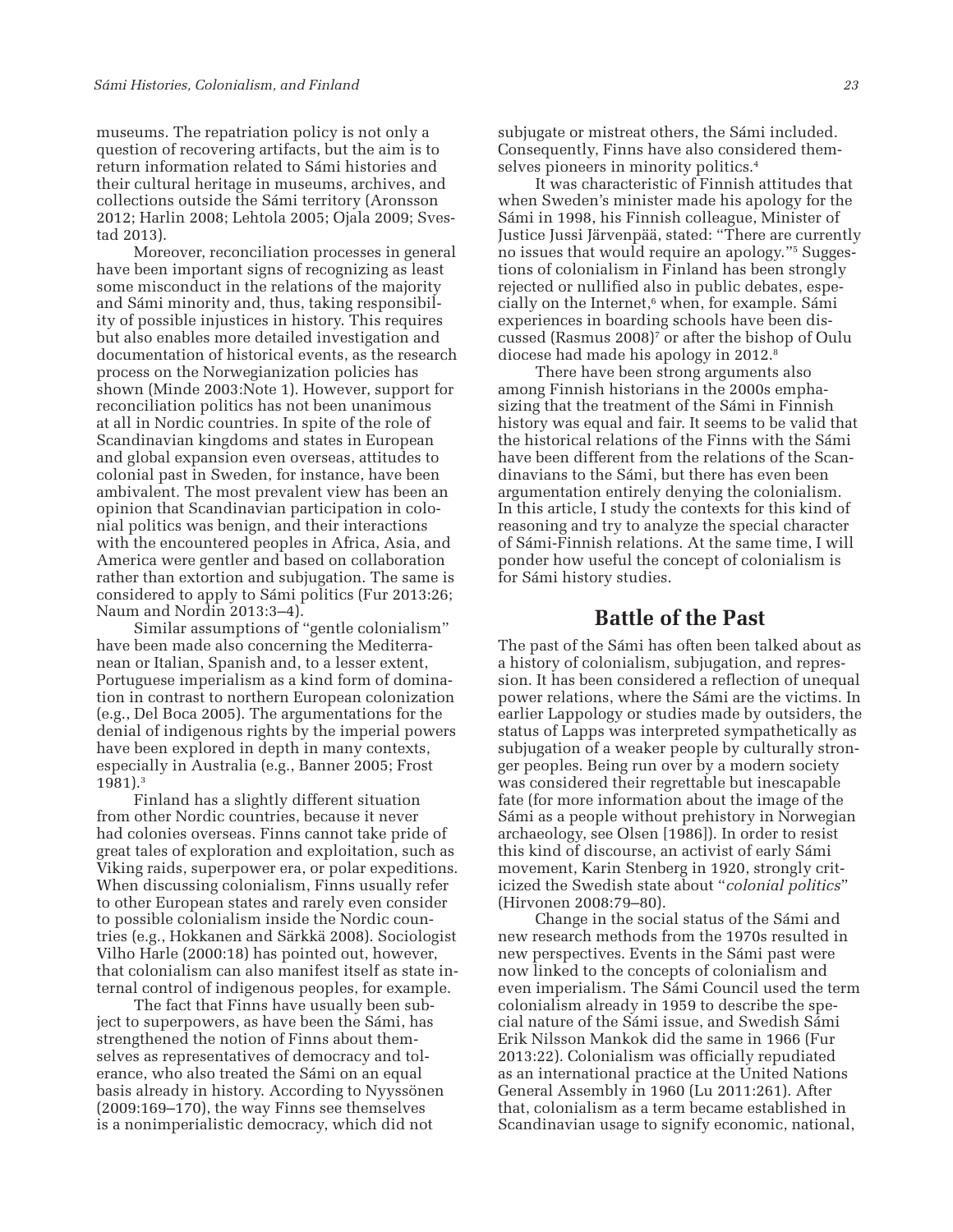and cultural imbalance between the Sámi and dominant populations (Otnes 1969:51).

In Finland the history professor Kyösti Julku, who created the basis for a new kind of interest in the history of Finnish Lapland and the Sámi, went as far as to speak of a history of Sámi genocide in 1968 (Julku 1968). In his work *Norge i Sameland* in 1972, the Norwegian Sámi friend, archaeologist, and ethnologist Gutorm Gjessing started mapping Norwegian colonialism all the way from the Iron Age, over a millennium ago (Gjessing 1973:34ff). Magnus Mörner, who also compared the experiences of the Sámi to Native Americans, was the first Swedish historian to describe the Swedish presence in Lapland as colonial domination (Fur 2013:22–23).

The radical Sámi movement, which emerged especially among educated young people from the end of the 1960s, compared the Sámi past with the fates of other repressed indigenous peoples, especially Indians. It demanded amendment for historical injustices also in the Nordic countries (Nyyssönen 2007:145). The Sámi movement adopted the concepts of colonialism and imperialism from left-wing discourse, as well as from North American human-rights movements and fourth-world politics. Even afterwards in Finland, they have been readily associated with left-wing or Marxist discourse because of some aggressive undertones in the postcolonial and Sámi research (see e.g., Helander and Kailo 1998:20; commented on by Lähteenmäki 2006:203–204).

Influences from indigenous peoples started to appear in the expression of the Finnish Sámi movement from mid-1970s. The earlier, perhaps idealized, comparison between the Sámi and North American Indians received new contents when many colonialism-related similarities between the peoples became apparent. They were concerning parallel historical experiences, for example, in education, the role of oral tradition in the conception of history, as well as the claims for indigenous rights and the need of a people to formulate their own standing points in modern society.

The viewpoint of Julku as well as the radical Sámi movement was close to the Lappologist conception that the Sámi of the past were helpless victims, this time as objects of cruel colonialistic machinery. Increasing research activity also by the Sámi themselves, however, resulted in a situation where the Sámi of the past were increasingly seen as subjects of their own history, who had their own significant role and strategies in the events (cf. Fur 2013:23). As the view of Sámi history has become richer in nuances, sharp contrasts have evened out. Generalising definitions of "colonialists" and "oppressed Lapps" may not be valid to describe the encounters in detailed manner.

As a result of this, some Finnish historians have been ready to argue that it is not reasonable to talk about colonialism in the context of Sámi history. Northern Finnish historian Jouko Vahtola (1991:336) commented claims of colonialism or Lapland's conquest already in 1991: it was "idle speculation" and "immoral" to interpret past decisions from our perspective. In his opinion, the alleged colonialistic policy was a "product of its time," which should not be criticised from the perspective of subsequent times, if they had not been criticised in their own time.

Another researcher of Lapland history in the 2000s, Maria Lähteenmäki (2006:202–205), dismissed the idea of Sámi subjugation or repression on the grounds that Finnish archival sources manifested no clear directives to authorities on colonialistic policies—such that reached legislation in Norway. She also stated that the Sámi were not treated as a distinct group, but also Finnish inhabitants in Lapland suffered equally from the potential encroachments of authorities.

The juridical-historical clarification effort on the land-ownership rights of the Sámi in 2000s, commissioned by the Finnish Ministry of Justice and a research group directed by Vahtola (2006:9), also came to the conclusion that the Sámi had not suffered any greater injustice than the rest of the population: "It can be said that the state has throughout history treated the inhabitants of Lapland equally as inhabitants of Lapland especially in its land policy, without ethnic discrimination." The research group also concluded that the Sámi had never had the same character of ownership to the northern land as the state did.

In his doctoral dissertation, Matti Enbuske (2008) came to similar conclusions as Vahtola in his statement that there was no reason to talk about Lapland's conquest or colonialism, because the colonization of Finns and the Sámi happened peacefully and in coexistence. Enbuske has even questioned colonization itself (i.e., the conception that Finns had moved to Sámi territory). In his opinion, documents prove that the settlement process was almost completely endogenic with the exception of the Kuusamo region: establishing new farms took place on former taxable lands of families. There was only a small number of new inhabitants coming to Lapland from elsewhere. According to Enbuske (2012: 222), "the highly prevalent view that Finnish peasant settlement spread and expressly invaded Lapland is therefore not based on fact."

The views of Finnish historians have been criticized by Sámi scholars (Kuokkanen 2006: 2–3; Kuokkanen and Bulmer 2006:211; Lehtola 1996:16), but also by other scholars studying issues of Lapland (e.g., Pääkkönen 2008:267). Similarly, the cultural historian Marja Tuominen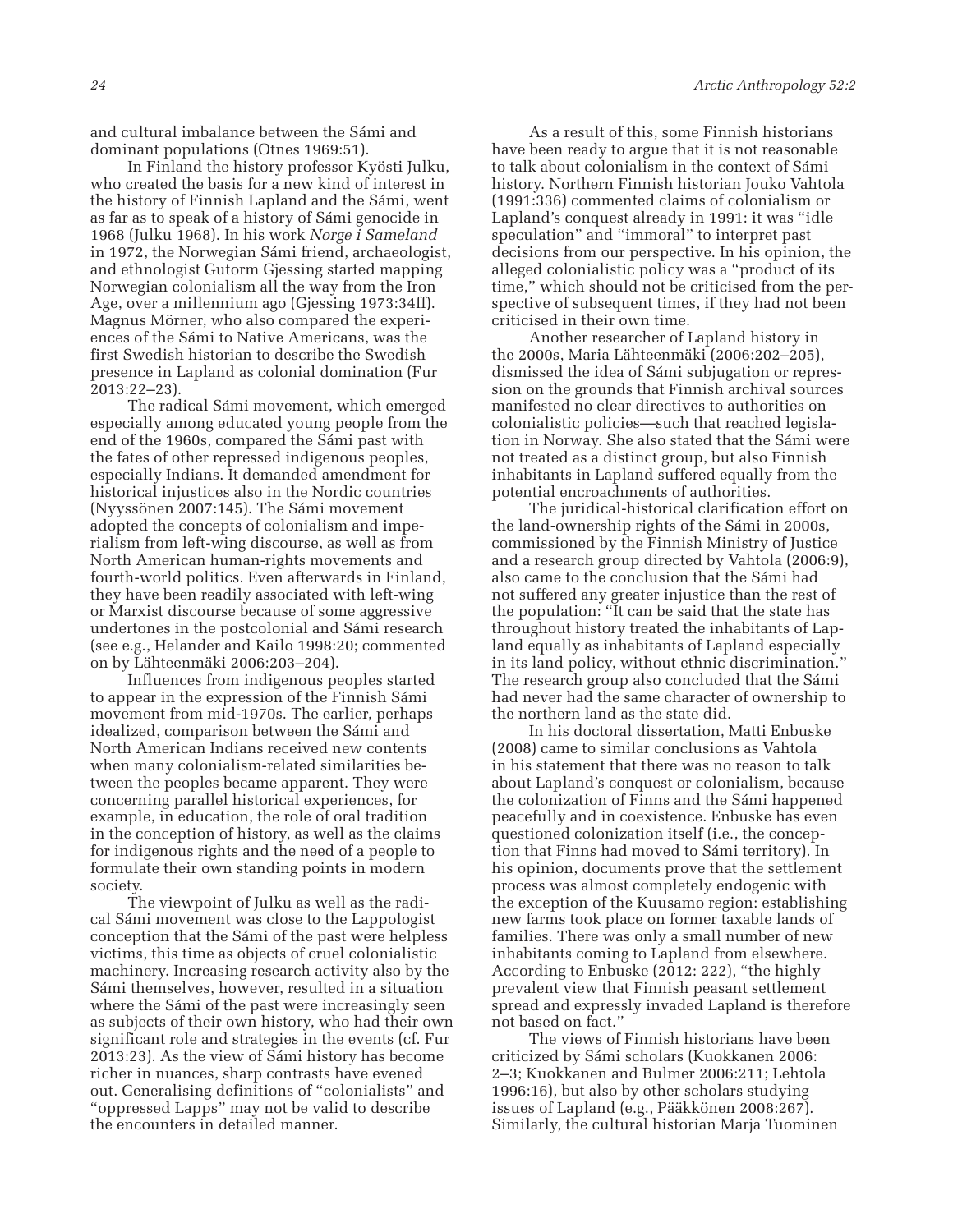has rejected the criticism that "European postcolonial theory had purposefully and forcefully been adapted to northern historical research" (Tuominen 2010:336–337). It is clear, however, that the concepts of colonialism and subjugation, which have perhaps sometimes been considered unproblematic in the Sámi debate, require a more accurate definition and more intricate approach.

The dispute is also related to the current suggestion of ratifying the ILO 169 Indigenous and Tribal Peoples Convention, which Norway ratified already in 1990 but Finland hasn't done so yet, despite criticism of the UN. The struggle for resolving the rights to the use of the lands in Sámi areas has raised a debate in which especially local Finns have challenged Sámi interpretations on Lapland history. Also Finnish historians from Lapland, such as Enbuske or Lähteenmäki, have participated in this struggle with their studies. The concept of "contested histories" has got new meanings: in the same manner as Sámi research in 1980s and 1990s contested with the earlier Finnish interpretations of Lapland history, now the views of Sámi researchers have been challenged by Finnish researchers (see Pääkkönen [2008:261–283]; about contested histories see Haebich [2005]).

# **Sámiland Colonialism**

According to the general definition, colonialism means the

establishment, exploitation, maintenance, acquisition, and expansion of colonies in one territory by people from another territory. It is a set of unequal relationships between the colonial power and the colony and often between the colonists and the indigenous population.9

Essential for colonialism is that the fundamental decisions affecting the lives of the colonized people are made and implemented by the colonial rulers in pursuit of interests that are often defined in a distant "center." Rejecting cultural compromises with the colonized population, the colonizers are convinced of their own superiority and their ordained mandate to rule (Osterhammel 2005:16).

It is clear that that the territories originally inhabited by the Sámi came to the possession of the Nordic countries as a result of a long intervention from the 16th to 18th century, caused by the competition between the kingdoms, and the goal was the exploitation and maintenance of these territories by supplanting the Sámi acquisition. Louise Sebro (2008:84) has stated that the mission work, for instance, was a consequence of and not a reason for colonialism. By including the Sámi in Christianity, their subjection to the king was underlined.

Especially from the beginning of the 17th century in Sweden, the expansion of Swedish

rule in Sámi land was solidified with three strategies: Christian missionizing, social control, and colonization, which guaranteed the possession of the Sámi lands. All this entailed substituting Sámi systems, such as converting them from their traditional religion and replacing the Lapp village or *siida* systems, with Nordic administration and settlement. This was a long process (Hansen and Olsen 2004:234–353; Lundmark 1998).

The benefits of the *siida* system were protected till mid-17th century with a special Lapland border, which officially prevented settlement from spreading to the territory of Sámi villages. However, the settlement decrees in 1673 and 1692 issued by the Crown, or by an external power from the Sámi perspective, broke the principle of the Lapland border and settlement became free (Enbuske 2006:70–88). Even the Sámi started to change into settlers, some of them in the hope of a better life, but the change was largely forced: a new settler received significant benefits, such as long tax exemption, while the life of the hunting population was not supported but rather rendered more difficult (Onnela 1995:111–112).

This was still apparent in the way the Inari Sámi changed into settlers in the 19th century. According to Tarja Nahkiaisoja (2006:88–90), the people of Inari seemed to have been reluctant to become settlers with fixed dwellings. The legislation that promoted settlement, diminishing pastures, and the actions of authorities, however, resulted in a situation where the Sámi were guided or forced to become farmers. The Sámi discovered that they regularly lost disputes over fishing waters in courts, because in the new society it was only possible to get right of possession over their fishing waters and meadows by establishing a new farm—with farm-ownership documents, that is. Usage from time immemorial was no longer sufficient justification for continuing use of their traditional territories (Nahkiaisoja 2006:88–90).

Thus, the way the original lifestyle of the hunting population, based on seasonal migration, changed into settlement is fully consistent with the characteristics of colonialism. The fact that the Sámi even had a significant role as settlers in Kemi lappmark or later Finnish Lapland, as examples from the 18th-century Sodankylä (Onnela 1995:110–113) and 19th-century Inari indicate (Nahkiaisoja 1995; T. Lehtola 1996:176–178), does not change this conclusion.

The change was clearly directed from the authorities, who sometimes almost blindly emphasized the importance of settlement over hunting livelihoods and reindeer husbandry. They saw that changing over to settlement was the only correct means to efficiently exploit Lapland, but they also argued that this was "for good" of the Lapps, which already presupposed the definition of the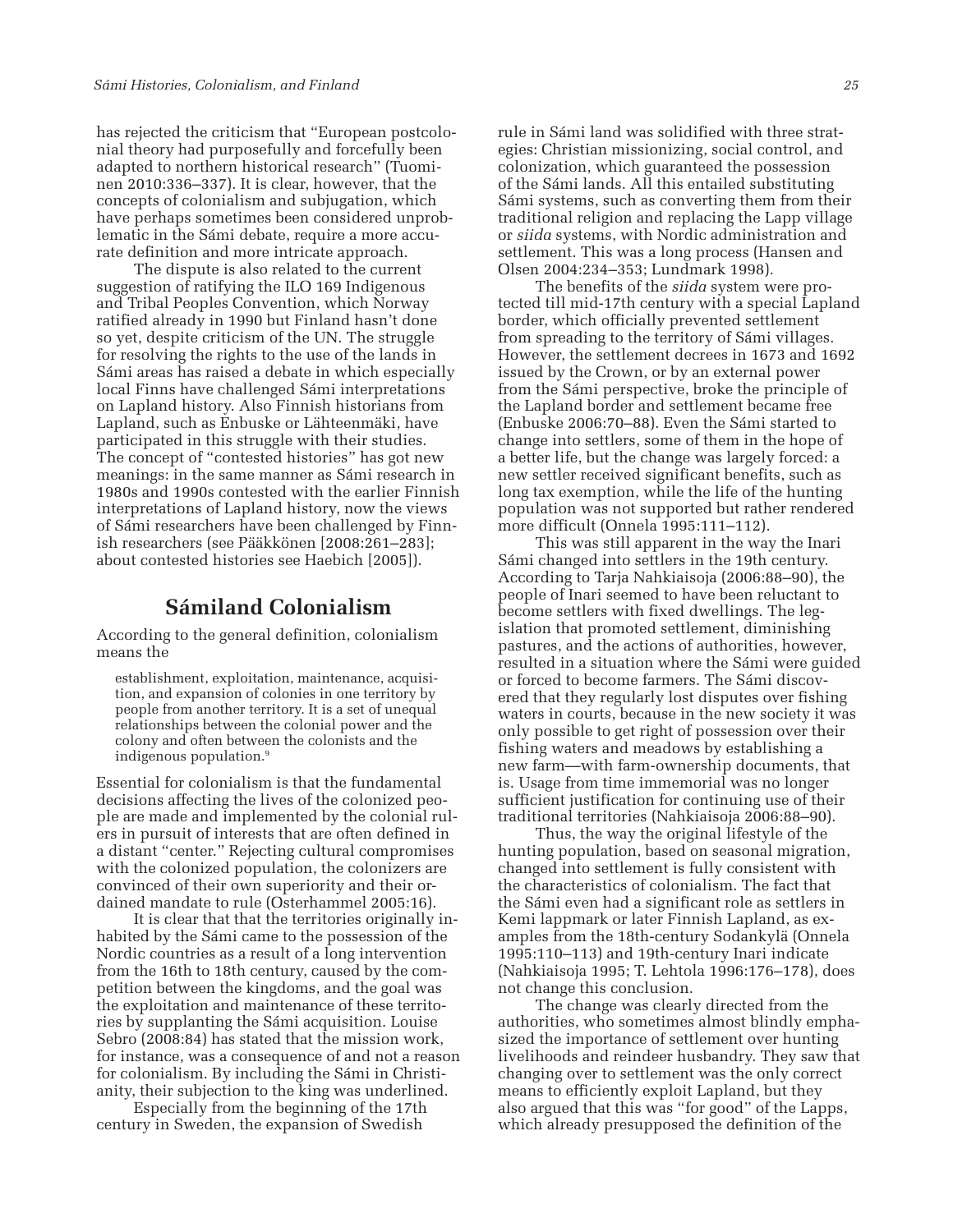needs of the Sámi (see Lehtola 2012:34). It reflects the "unequal relationships," as well as the fact that "the fundamental decisions affecting the lives of the colonized people are made and implemented by the colonial rulers."

The thought of cultural hierarchies and the progressive nature of colonialism is essential for colonial structures. It was compliant with this rhetoric to see the proselytism of the Sámi as "educational work," which had no alternatives: it represented the only possible direction of progress from the perspective of the state and the Church. The expansive drive of the state was presented (and has been subsequently presented) in a way that before the arrival of states there was neither "permanent settlement" nor "organized society" in the north. This has also been obvious in the colonial vocabularies, calling an indigenous territory "uninhabited," which turns to "settlement" only the colonization of the "more advanced cultural form" (Pääkkönen 2008:132–140).

The economic utilization of northern resources proceeded hand in hand with national interests. In the Swedish superpower era, the control over the Sámi people guaranteed the mining industry and other assets, such as fur, game, and natural resources, which were pivotal to the state's administration and expansion (Naum and Nordin 2013:8). Efficiency required particular economic strategies, such as exploitation of the North with little regard to local agency.

This kind of overtaking was argued for in the ideas of cultural hierarchies as a means of justifying the possession of the land and water. It was usually not, however, written in documents or instructions for Lapland authorities to repress the Sámi people. Thus, ideological development to justify state interests was a parallel process with colonialistic activity, whether it was related to proselytism, mercantilistic economics, or national interests. The basis of colonialism was always an ethnocentric notion of the superiority of "our" society, which entailed and included the idea of cultural hierarchies (M. Aikio 1989:21, 58–59, 312; Naum and Nordin 2013:10–12; Said 1978:90). The connection of expert descriptions and Sámi research with colonialistic practices has been studied to some extent (e.g., Hansen 1992; Lehtola 2012; Rautio Helander 2008).

Enbuske (2012) has criticised the postcolonial and indigenous research in Sámi issues to be unhistorical and overly theoretical:

Theories of European colonial power were transferred to Lapland and used for creating perspectives on the past of the victimized population, which did not necessarily have anything to do with the actual historical development of Lapland, however. Theoretical scrutiny began to produce its own history.

In his opinion, the conclusions of other scientific disciplines about the past should be based on the research results of history, so that they would not be constructed on the basis of today (Enbuske 2012:216–219).

Enbuske is correct in that the starting points applied to the history of indigenous peoples in Australia, New Zealand, or the United States, for example, cannot necessarily be "imported" without problems. The often repeated comparison between the Sámi and indigenous peoples elsewhere is overly simplistic in the respect that they have major differences in their backgrounds. On the other hand, even though the histories can be different by contexts and details, the structures of colonial performing and subjugation seem to be quite similar everywhere.

Finnish researchers of Lapland's history have been perhaps too afraid of basic theoretical questions, which would be appropriate for thoroughly discerning the structures of past societies. As Marja Tuominen (2010: 336–337) has pointed out, historians studying settlement history and land usage do not necessarily perceive colonialistic structures, because their scrutiny is not trained to see them. Analysing colonial power relations also requires methods from sociology and cultural history. Historical development is surely too multifaceted to be fully explained by a single theoretical perspective, as Paul Courtney (2009:181) states, but totally ignoring the colonial perspective may restrict understanding the complexity of the relations between local conditions and outside influences.

Sometimes the idea of colonialism is replaced by the "colonisation of mind," which is a postcolonial concept for describing the impacts of education, for instance, to indigenous people. (Hirvonen 2008:34–35; Tuominen 2010:337). Enbuske (2012: 217) has approved this term, considering it "attitudes, views, and mental constriction." This way, he says, it is possible to unfasten the "mental cultural colonization" from imperialistic histories that belong to other contexts than those of the Sámi people. This is a way of a population historian to dissociate himself from the issue of power relations and restrict the Sámi history to concern only experiences caused by negative attitudes and views. In the postcolonial discourse, the colonization of the mind is a more diverse concept for analyzing, for example, how the colonial structures are replacing the indigenous ways of land use, social order, and knowledge systems, and how the indigenous peoples are taught to approve this development as something natural through "institutional forgetting" (JanMohamed and Lloyd 1990:6–7).

Similarly, there have been suggestions in all Nordic countries to interpret the annexation of Sámi land only as integration process or internal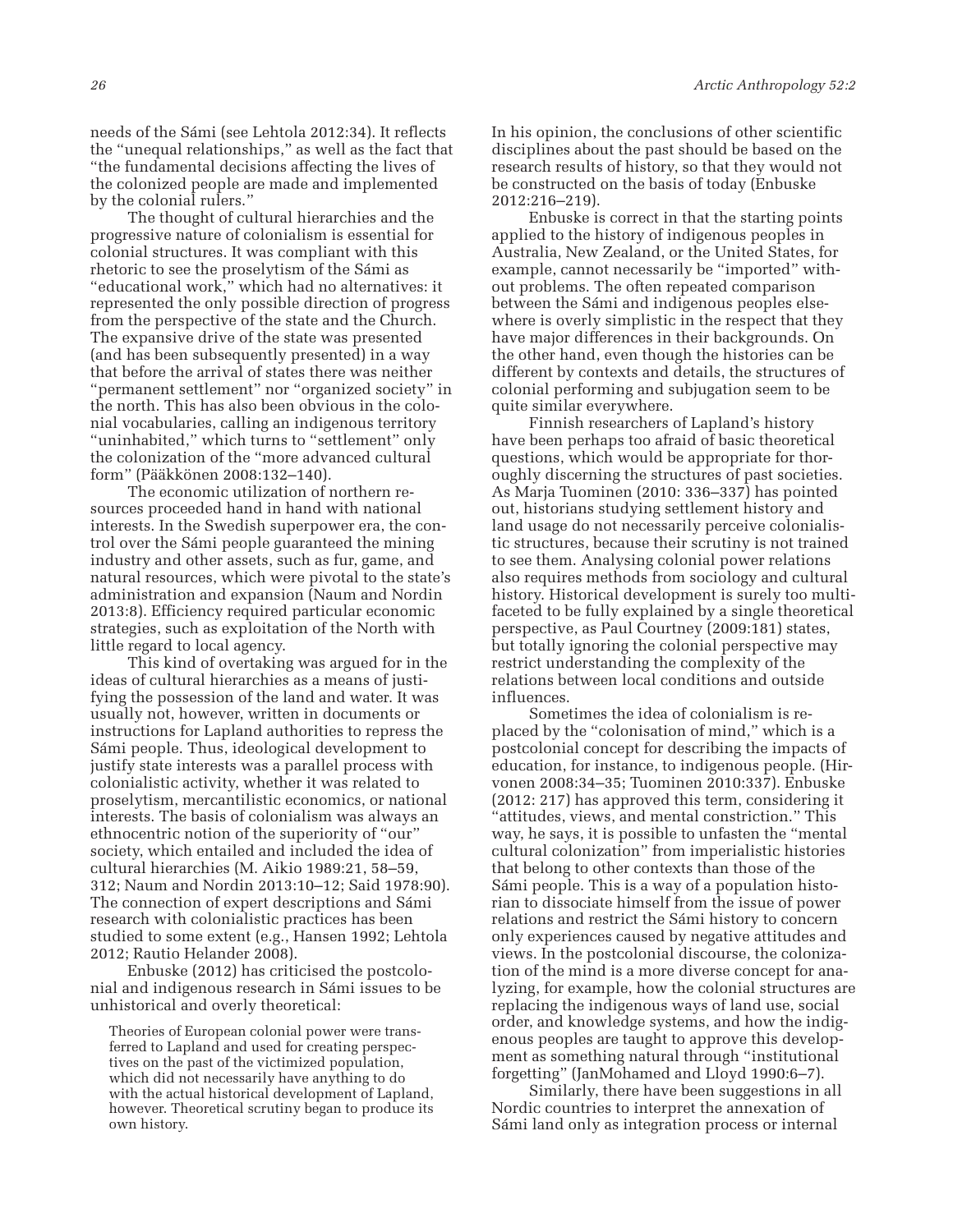colonization. Daniel Lindmark has noted, however, that this is based on an idea of the Sámi country as an inherently Swedish territory, and this opinion already contains a colonial undertone (Lindmark 2004, cited by Fur 2013:27). Among Finnish historians, Mauno Hiltunen (2007:108–109) has suggested to differentiate the colonialist subjugation from national integration policies. Pääkkönen has commented: "The separation is undoubtedly useful, but it makes you ask, if this kind of integration policy represent is just the form of universalism that the indigenous peoples resist" (Pääkkönen 2008:267).

The argument that the Sámi were not treated as a separate group "any worse" and that they did not suffer any greater injustice than the local Finns attempts to blur the ethnic conditions of the Sámi territory. Lapland's Finns were certainly considered as peripheral as the Sámi from the perspective of the central government. They were Finnish speaking, however, like the governmental system and the rest of the Finnish society, which the local Finns had grown into. The Sámi, on the contrary, spoke a different language and represented a different culture and way of life, and meddling in them clearly signified outsider intervention.

Valkonen (2008:25) states:

Nobody can deny that the Sámi have been considered a different people and group compared to other populations, and that the traditional Sámi social patterns, cultures and languages have largely yielded to Nordic states. The values, which the construction of Nordic societies and related administrative decisions have been based on, have been values of Nordic majority populations.

When the Sámi were being "socialized" to the Finnish society, it happened in Finnish and with Finnish values—on terms of a completely foreign culture and central government.

# **Special Nature of Finns?**

Finland's special position relative to colonialism among other Nordic countries has been referred to in many contexts when, for example, the colonialism debate has been said to concern "Sweden, Denmark, Norway, and (to some extent) Finland" (Fur 2013:20). Finns themselves think that the Finnish policy towards the Sámi has never been as strict and intolerant as in Norway and Sweden. It is true that that there are great differences between the minority policies of Nordic countries.

In the 1840s, Norway started a conscious assimilation policy, Norwegianization, towards Kvens and the Sámi, and it extended to legislation and official activities. It resulted in colonialistic actions on many levels, such as language and economic policies (Minde 2003). One illustrative

process was the Norwegianization of place names in the whole Sámi territory, and a dedicated agency was established for that purpose. This was important for remodelling the mental landscape of Northern Norway (Rautio Helander 2008, 2009, 2014). The problems caused to the Sámi and Kvens by this almost century-long policy have been analyzed in many studies.

*Lapp skall vara lapp* thinking has been considered a special form of Swedish Sámi policy. It contained a two-part idea that reindeer herding Sámi represented the "true" and "original" Sámi culture that had to be protected and secluded from the effects of civilisation, while other Sámi groups were considered settlers or Swedish. Studies have established that the influence of stereotypical views extended to legislation, in the case of Sámi education and reindeer husbandry, for example (Evjen 1997; Lantto 2005:205–208; Lundmark 1998:97–104; Pusch 2000).

Finland never officially adopted a similar straightforward administrative mode written in legislation and official practices. According to Jukka Nyyssönen (2009:268–169), Finnish Sámi policy has been variable and at times even invisible to the extent that it is hard to describe. This does not, however, justify hasty conclusions that the Sámi were not subjugated or discriminated. Instead, it is appropriate to delve deeper into the nature of the relationship between the Sámi and the Finns. It differs from the relations between the Scandinavians and the Sámi at many points.

The relations between the Sámi and the Finns go back to a common Finno-Ugric background and Finno-Samic parent language that was spoken from the Lake Ladoga region to regions north of the Baltic Sea, perhaps till the Bronze Age. Researchers agree that the Sámi ethnicity was born from the contrast to agricultural population, but there is disagreement of the point in time (see A. Aikio 2012; Carpelan 1994; Sammallahti 1995). The breakup of the language connection was caused by a change in livelihoods and the way of life. The Baltic Finn population on the southwest and east coast of Finland adopted strong western influences, such as agriculture. The coastal population started to orient themselves increasingly towards the west, while the inland population retained their hunting-based way of life. The difference between livelihoods shaped the population to different directions, and differentiation between ways of life caused linguistic changes, and eventually the groups no longer understood each other's language (A. Aikio 2012; Carpelan 1994; Sammallahti 1995).

It seems that the Finnish population utilized mostly the same natural resources or ecological niches as the Sámi. This was a difference compared to Scandinavians, who seem to have treated the Sámi as special group already quite early,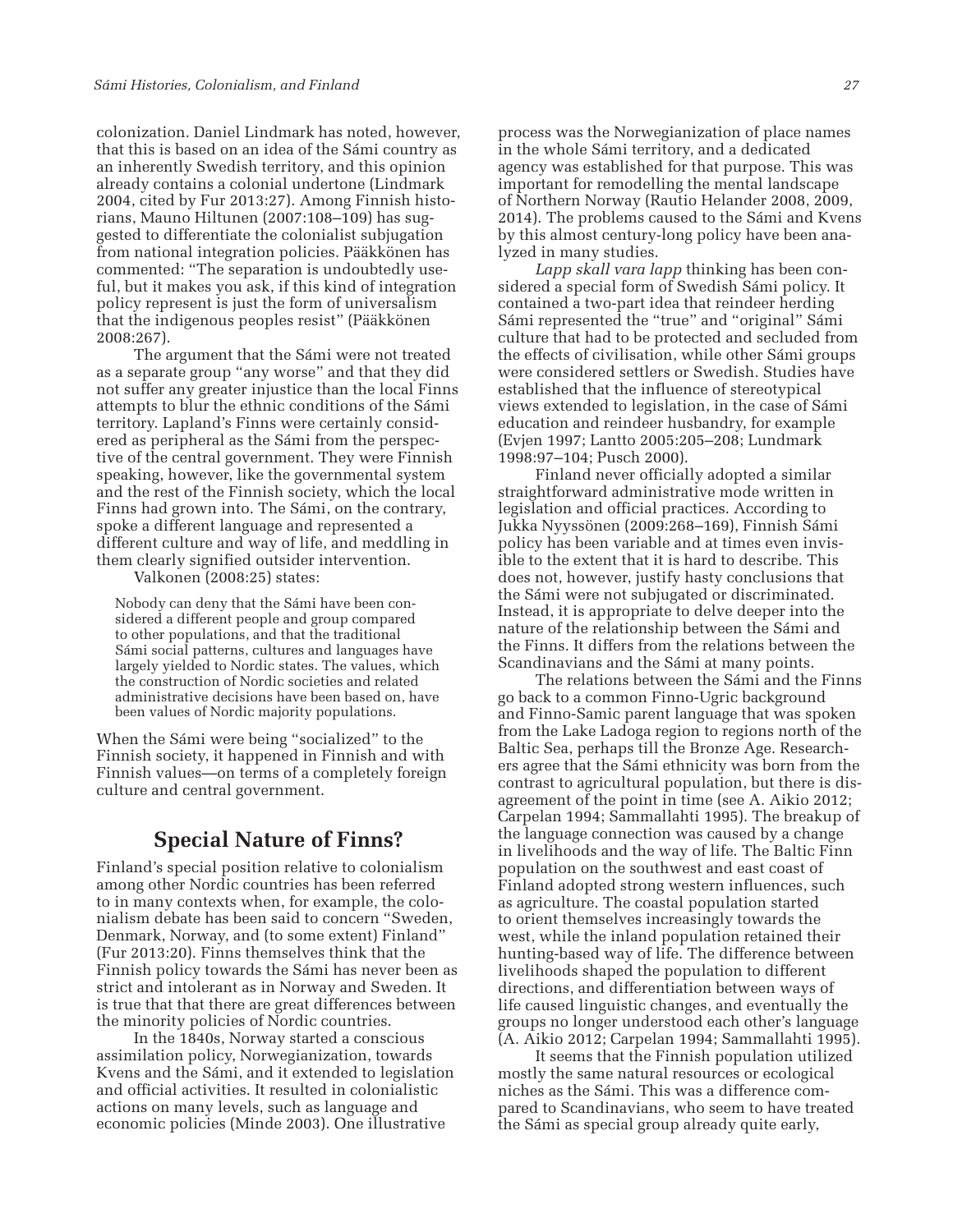as specialists in fur trapping and later reindeer husbandry, for example. It is no coincidence that specifically Finnish settlement quickly propagated far to the north after the 14th century, while settlement in Sweden was almost stalled at the same time scale. Finnish settlement had its own long-distance utilization areas extending to Sámi territory, and this network created a basis for advancing settlement as generations passed (S. Aikio 1992:116–131). The Lapland decrees, which came into force at the end of the 17th century, also began to have effect—to the surprise of authorities specifically in Kemi Lapland, where the Lapland village system collapsed quickly under the pressure of Finnish colonization. After that, also fennicized Sámi families participated in the expansion of settlement (Enbuske 2008:154–170).

The frontier that developed quite early between the Finns and the Sámi was different from the one between the Scandinavians and the Sámi. Still in the 19th and 20th centuries, for example, it manifested itself in several bidirectional influences, which were related to dwelling, reindeer husbandry, clothing as well as language. The local Finnish language, for example, was quite idiosyncratic because it assimilated many words and structures from the Sámi language. Contrary to Scandinavian languages, there is a quite large reindeer-herding vocabulary in the language of Northern Finland (see Lehtola 1997:34–44).

The many languages and many cultures of northern territories gave a special character to the encounters between the Sámi and the Finns. The frontier zone, however, kept moving to the north all the time and became fennicized. Becoming settlers often entailed a change in culture for the Sámi. They took the Finnish name of the farm as their surname, adopted Finnish clothing and customs, and began to speak Finnish to their children. Sámi identity began to be a disgrace. Consequently, inhabitants of the Finnish village system tried to hide their Sámi roots, so that even their children did not know them (Lehtola 1997:44–49).

Contrary to Scandinavians, Finnish settlers started small-scale reindeer husbandry in the Kuusamo and Kuolajärvi regions (Kortesalmi 2007:29–109). Reindeer husbandry became a livelihood of both the Sámi and the Finns, contrary to Norway and Sweden, where it has become an exclusive Sámi privilege. Large-scale, nomadic reindeer husbandry was purely a Sámi invention, however, while reindeer-husbandry legislation at the end of the 19th century in Finland started to develop specifically on the basis of Finnish-style small-scale reindeer husbandry (Näkkäläjärvi and Pennanen 2000:82).

Such profound differences between the relations of Scandinavians and Finns to the Sámi had many kinds of consequences. In Scandinavia, the Sámi were considered a clearly separate group with its own special position, as enterprisers in certain livelihoods, for example. The downside was their segregation from the rest of the population, which acquired characteristics of isolation in the age of racial theories and eventually led to assimilation policies (Lundmark 1998:14–17). Also Finns did see the Sámi as a different people, but they were not given a special group status, although they spoke a different language and represented a different culture. Competing over the same resources made Finns wary of emphasizing the distinctiveness of the Sámi (see Lehtola 2012:22–31).

Finns also had different relations to racial theories compared to the Scandinavian model but not because of their own will. Similarly to the Sámi, Finns were categorized as representatives of a lower race in European racial theories. When the hopes of Finns for a stronger national status under Russian rule grew, Finns started to construct a stricter racial border towards the Sámi. Due to the European categorization, however, Finns could never fully adopt the racial theories, and so the history of Finnish racial studies from the 1910s to the 1930s remained quite modest (Isaksson 2000). Finns did have their own theory of hierarchies, however: Fenno-Ugric linguistics and ethnology, which found distinct differences and hierarchies in the culture of the Finns and the Sámi (Lehtola 2012:178–195).

### **Finnish Colonialism**

In their history, Finns have been in a minority position and subjugated, at first under Sweden and then under Russia (1809–1917), which influenced the Sámi views of some Finnish intellectuals. An important fennophile, Elias Lönnrot, after travelling to Lapland in 1842, criticized Finnish authorities for repressive actions towards the Sámi. Lönnrot thought this was inappropriate for a nation that was itself in a minority position in the Russian empire (Kylli 2008:388). Now and then, some authorities followed the ideas of Lönnrot. Some Finnish Church bishops felt it important to emphasize the status of the Sámi language partly on biblical grounds, but also as part of Finland's national issue, since they considered the status of the Finnish language in Russia to be comparable to the status of minority languages in Finland (Mustakallio 2009:78–79).

However, the prevalent way of thinking emphasized the small Finnish-people's unity, which did not permit special group privileges. In their attempt to utilize the economic resources of northern territories, especially from the 1890s onwards, authorities took possession of the Sámi territories through a similar process as in Norway, where the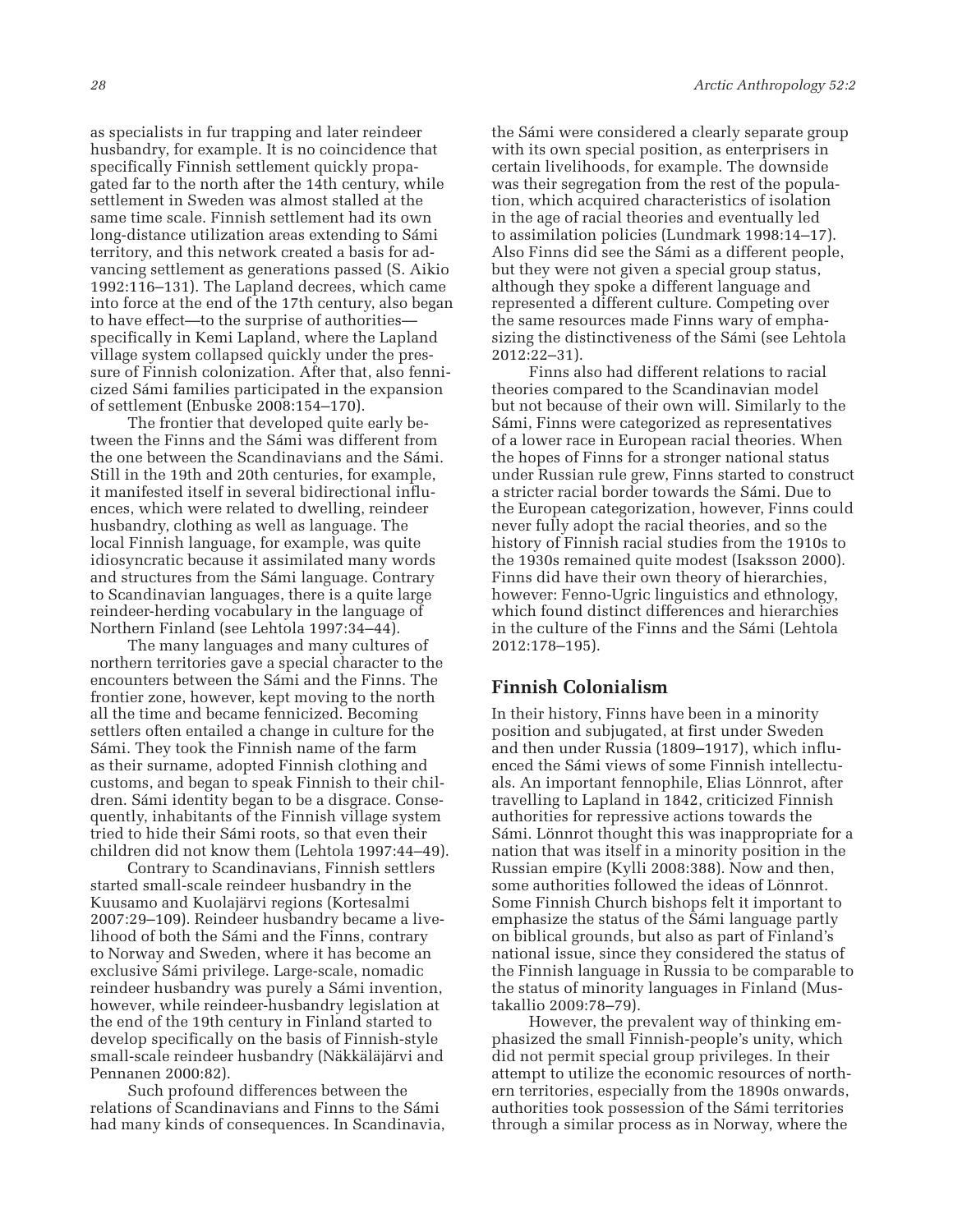nation-building project of Norway was in close relation to the Norwegianization policy (Lehtola 2012:58–81; Rautio Helander 2008:81–83).

In Finland, it took place through new decrees, land surveys, development of traffic connections, and reinforcement of administration. The development resulted in gradual dismantling of local structures. Previously the "special geography" of Finland's northern parts had been oriented mainly to the north or the coast of the Arctic Sea both in traffic and family connections. Now it was increasingly being integrated to the southern direction with the new traffic network and roads. The policy of one livelihood and one dwelling place was one of the self-evident ideals of the Finnish society to replace the traditional livelihood system based on seasonal migration and large-scale use of nature. The primary status of agriculture tied the settler to one place and decreased secondary livelihoods and consequently seasonal migration. Agriculture was centered in villages, and the growth in their population was considered an indicator of progress, although the vulnerable arctic region could support only a limited number of people.

The road brought new population and gathered population by the roadsides the same way as rivers had attracted settlement to their banks before. At the same time, it also made Lapland dependent on the southern direction, which had been almost meaningless to it before. The development of the road network meant great progress, making Lapland more equal with the rest of Finland and improving the standard of living, but it was also a basis for the more efficient exploitation of Lapland's natural resources, but the use of nature also became more imbalanced. Roads and the Finnish settlement emerging along them sliced through reindeer pastures and unbroken usufructuary areas, where the delicate seasonal-migration systems suffered. The road also improved the operation of Finnish authorities and institutions, such as the postal service, police, health service, and border guard—and they all spoke Finnish (Lehtola 2012:58–81).

This was a form of modern "persuasive colonialism" that Finland has implemented in Sámi area. Contrary to Norway, using the Sámi language was never officially forbidden, and developing it was possible in principle. In practice, however, Finns dictated in a colonial and fatherly manner what was good for the Sámi. Despite many initiatives, the Finnish state did nothing to arrange teaching in the Sámi language, nor were the initiatives to secure the special privileges of the Sámi put into effect (Lehtola 2012:453–457).

According to Nyyssönen (2009), Finland has had a special kind of Sámi politics when compared to Norway and Sweden, based on the controversial idea of equality. Finnish authorities have emphasized that when the Sámi would be given the same prerequisites for wellbeing and rising standard of living as everyone else, there is no need for special treatment or privileges (Nyyssönen 2009:168–169). The downside of equal treatment was, however, that the starting points and values of the Finnish society were applied to the Sámi. The traditions and practices of Sámi culture, which were remarkably different from their Finnish counterparts, were ignored. The minority's own language, cultural heritages, and social systems received no protection. Finnish colonialism was therefore not a history of apparent repression or subjugation; it was a governing practice based on silencing (Kortelainen 1968:14; Lehtola 2012:453–457).

In the 1920s, vicar of Inari and Sámi friend Tuomo Itkonen defined it as "master thinking," where the Finns determined what is good for the Sámi (Itkonen 1929). It is important for research to clarify its structures the same way as the manifestations of visible colonialism. At the same time, it is possible to find the debate and objections that were presented against this policy already at that time. This is how a researcher can break the idea of the naturalness and inevitability of progress, which the authorities invoked at that time and some researchers have invoked later. Analyzing them is not useless speculation afterwards, as Vahtola assumed, but deliberation of why certain choices out of many alternatives won and others lost.

### **Diverse Colonialisms**

When discussing the colonial histories of the Sámi, one obvious problem is the search for easy answers, either-or solutions. Inadequate definitions of colonialism can hinder the researcher from seeing the diversities in many levels. There is good reason to abandon the idea of a unidirectional tidal force, which leaves behind clearly discernible repressors and repressed, high-handed decision makers, and helpless victims. There were very dissimilar actors on both sides with their own goals and strategies. Their relations should be analyzed on several levels to uncover different power relationships.

When considering the Sámi policies, both in governments and in the Church, it is obvious that there have always been various tendencies. One way, in modern terms, was the "culturally sensitive" line, which strove to defend and emphasize the language and culture of the minority. Already in the 17th-century Church, for instance, there was discussion about the importance of the native language in internalizing Christian spirituality. This resulted in the training of Sámi-speaking priests and the creation of Sámi literature. Also the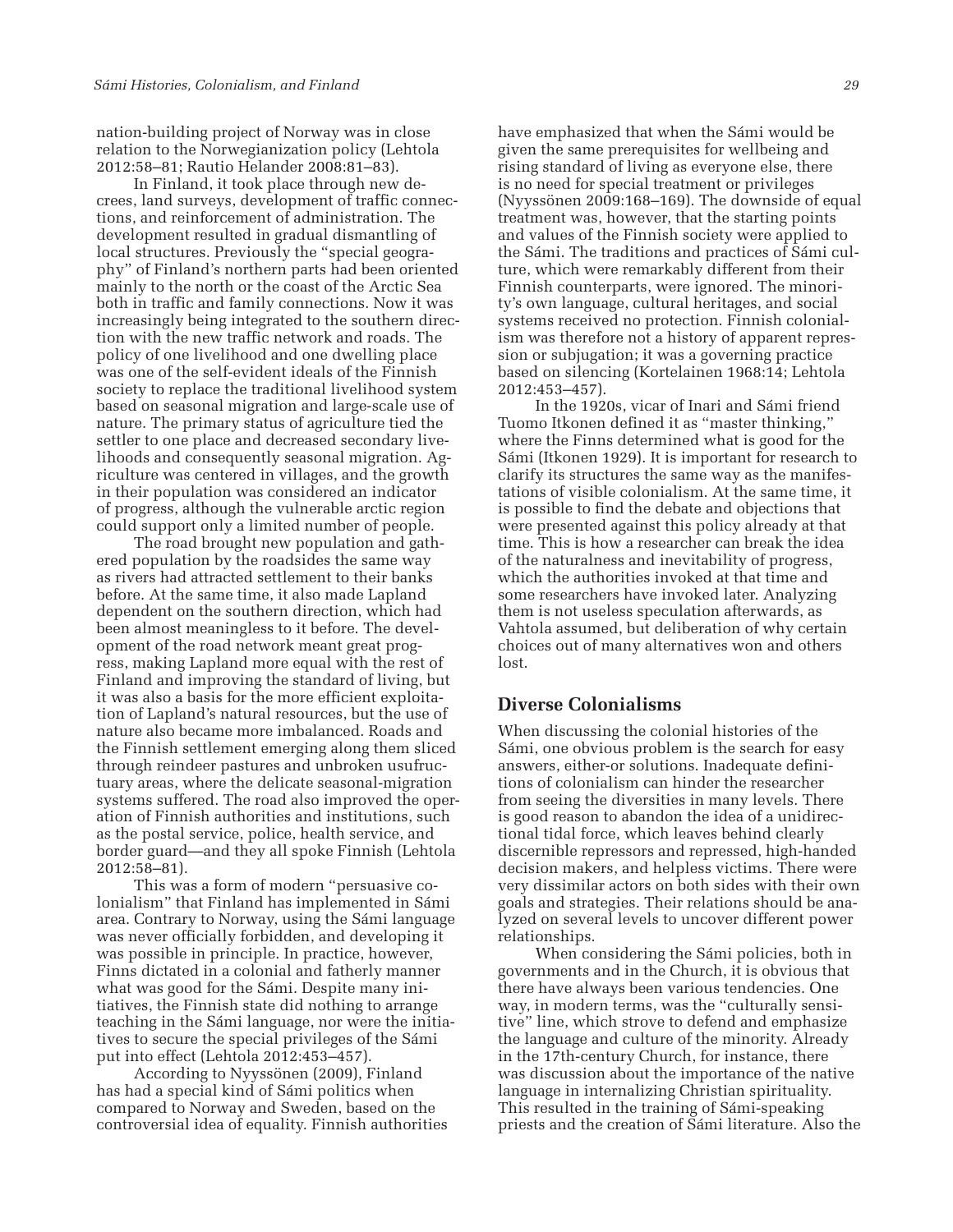catechist system (i.e., circulating Sámi-speaking teachers) was suitable and flexible to the conditions in Lapland and worked well in Finnish Sámi territories for 200 years (Henrysson 1993).

The usual method was, however, the compulsory teaching of a foreign language, when the Sámi child had to learn the language of his or her teacher in order to be able to follow the education. This was the more-pronounced line that belittled and repressed the minority or made excuses for the superiority of the dominant culture. Between these opposite policies, there were many kinds of versions and implementations that could be based on diverse intentions. Inside the Norwegianization policy, for instance, there were proponents of active colonialism as well as understanding colonialism, which both could have, however, the purpose of guiding the Sámi into the Norwegian language and culture (Lehtola 2002:194–196).

Rautio Helander (2009, 2013) has shown special strategies of "toponymic subjugation" and "toponymic silence" in the Norwegianization of Sámi placenames. Similarly, Minde (2003:166– 168) has analysed multifaceted phases, motives, and content of Sámi policy in institutional and political frames of Norway. In order to reach the necessary precision to reveal the complex processes, there is also a need to develop traditional methods of historians into the fields of social and cultural studies, especially social anthropological approaches.

To find various strategies and structures in implementing colonial ideologies benefits from the concept of colonialism as an analytical tool. Nordic Sámi histories have often been discussed from the basis of similar frameworks and notions, but it is important to see their differences as well. There have always been different national and local contexts inside of the Nordic countries, from cultural traditions of different Sámi groups to national Sámi policies in each country. National and global trends, for instance, have influenced and been absorbed and adapted in multiple ways among the Sámi, depending on their implementation or usefulness and applicability in local context.

Not only were the forms of colonialism multifaceted, the Sámi people and societies also have many kinds of diversities that can be essential for understanding the differences on many levels (Porsanger 2007; Valkonen 2009:104–136). The Sámi have quite diverse linguistic and cultural groups, which have been partly shaped by natural conditions, but they have also been influenced by superpower politics already by the 16th century. For example, the border of Teusina Treaty in 1595 between the east and the west started to change the Kola Sámi culture in quite different direction from the western Sámi groups (Goldin 2004:307–308). Demarcations, or border

closings, in the 19th and 20th centuries made the Sámi citizens of different Nordic countries, whose lives were subsequently influenced by national cultures (Aarseth 1989).

Thus, in addition to the common features of Sámi groups, national borders may be strong elements in differing them. In Finland, there have been three to four groups having various kinds of relations with each other, and also their relationship to Finnish influences, administrative structures, and modernization have been different. The thinness of sources, usually created by outsiders, may limit the possibility to examine in detail how the Sámi in each community considered the "outside world" in various ways. It is clear, however, that the attitude towards the expansion of the Finnish society, for example, cannot be approached as a purely positive or negative development. The same community could include Sámi who had a positive or even enthusiastic attitude towards Finnish influences, and others who were not or did not want to be in much contact with them (see Asp 1966:58–61; Lehtola 2012:449–452). A researcher may easily mistake either reaction for the opinion of the whole community.

The same concerns the concept of Sámi modernization, which should be interpreted in multiple levels. It has often been associated with a somewhat mystified contrast between the old and the new. Tradition has consequently meant something "immemorial," "genuine," or "authentic," while modernity has referred to something that is strange to Sámi culture. Sámi history, however, reflects well that the Sámi people have—in the words of Philip J. Deloria (2004:6–7) (Dakota)—"engaged the same forces of modernization that were making majorities reevaluate their own expectations of themselves and their society." Already early in the history, there have been many Sámi—more than we have been led to believe—leaping quickly into modernity, "not because they adopted political and legal tools from whites or because of acculturation or assimilation, but because of their own will and interest" (Deloria 2004:6–7, 231).

Apart from majority–minority relations, it would be important to discern Sámi people's "own histories" as well as open the past of families, kins, villages, and regions. There are power relations also in Sámi communities to analyze. When linking with various theoretical starting points, the themes of colonialism can unearth internal Sámi community criticism as well. Feminist approaches, for instance, have problematized traditional interpretations of strong Sámi women and the equality of the Sámi society, which the Sámi themselves have emphasized (Pääkkönen 2008:268).

This way, the conceptualization of colonialism and sociohistorical processes also helps researchers participate in international discussion.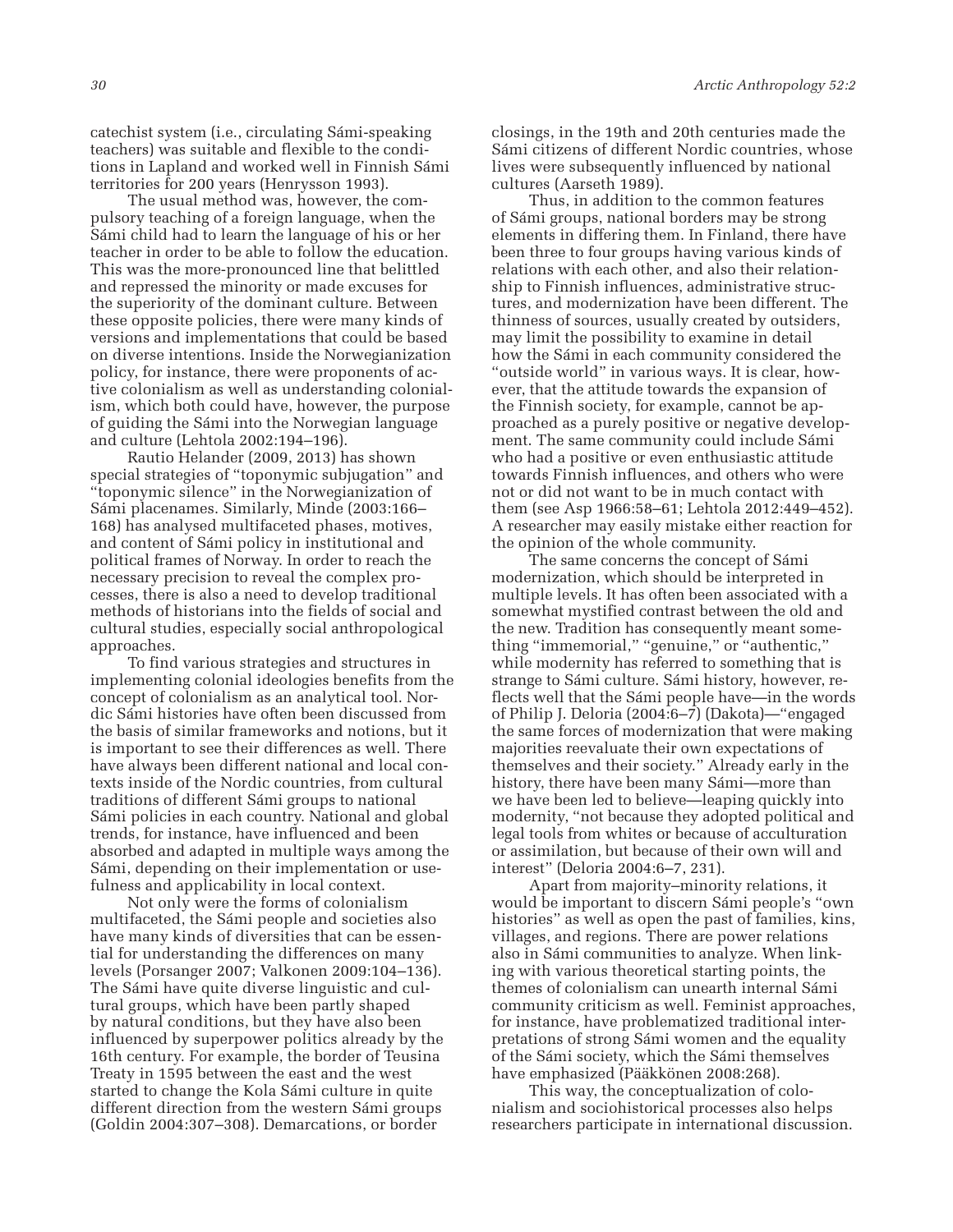Apart from Nordic countries, European and global scientific communities are interested in both the Sámi history in Nordic context and also in the interpretations that concern colonialistic structures and processes in general, implementations of general social trends on the local level, or the production of knowledge both in colonial circumstances and in scientific conceptualization.

For example in European history research, there has been a return of colonial studies that, in the words of some researchers, have been "rehabilitated and liberated from their Marxist stamp" (Hokkanen and Särkkä 2008:190). These new imperial histories strive to create a deeper picture of the multilevel nature and diversity of colonialism without black-and-white preconceptions. Jean and John Comaroff point out that colonialism has thoroughly changed the lives of the colonized and the colonialists, as well as the conception of the world. In other words, it penetrated western thinking and culture in a profound and complex manner. This is why it is an especially interesting field of study: it attempts to examine the perspective of power centers, for example, from a critical and understanding point of view at the same time and tries to raise "the colonized" into subjects in their own histories (Hokkanen and Särkkä 2008:190–191).

It is important to remember, however, that often in this kind of historiography, the perspectives of the "center" again become more strongly emphasized than the needs of the colonized or indigenous peoples. This is often due to issues with the sources, but perhaps even more to the fact that research is made most of all in the "centers," which means that the interests of the majorities are reflected in the field of study. Similar criticism has also been directed at postcolonial research (Storfjell 2011). This is why it is especially essential to emphasize the perspective of indigenous peoples both as actors in and researchers of history. This also presumes postcolonial and indigenous studies to develop their perspectives and methodologies.

When discussing the usefulness of the colonialism concept, the goal is a more diverse and profound view of the Sámi past, so that the interpretations could match their own view of their past. It is important from the Sámi perspective to uncover their own histories and bring them to public discussion. As Tuominen (2011:64) puts it, historical studies are always multiple struggles of remembering, being identified and recognized, and silence means lack of recognition, which prevents discussing and dismantling traumatic experiences in public. Poddar et al. (2008:2–3) note that the irretrievability of the past may be redeemed or reconciled through the consequences of recognition; "The past matters because we owe it recognition."

# **Conclusions**

One context for the current dispute has been the political process of ratification of the ILO 169 Convention in Sámi area, which has made historians from Lapland to challenge Sámi representations on Lapland's history. This can be reflected in the opinions of the concept colonialism to be unhistorical theorizing or some kind of accusation at the actors in history. Similarly to other Nordic countries, also the national pride of democratic past has raised rejective reactions to ideas that would seem to compare Finnish or other Nordic histories to colonial atrocities and even genocides overseas by other more-violent imperial powers.

The concept of colonialism, however, is not a fixed thesis meant as a general explanation of all historical events. On the contrary, it draws the researchers' attention to the mechanisms that make up the basis for the development of relations between the Sámi and the Finns, for example. Colonialistic processes were often not based on people's purposefully negative intentions, but there was usually a quite logical underlying way of thinking, which originated from the values of the dominant culture.

Thus, it seems that denying colonialism is based on a similar generalization and exaggerated conclusions as the earlier notions of the Sámi as victims of history. In public and also among the researchers, there occur stereotypical understandings of the concept of colonialism. This is illustrated by simplified ideas of Nordic or Finnish colonialism manifesting itself as documented orders in archival sources or as oppressors with swords in their hands. If the concepts are not more closely defined, the term colonialism is linked with diverse ideas and connotations that become the basis of discussion and argument.

More than outright violence, Nordic Sámi policies have been characterized by structural injustice on many different levels from governmental actions to local relations, also among the Sámi themselves. Examining colonial processes and structures strives to clarify what social, linguistic and cultural effects the asymmetrical power relations have. The role of mentalities and representations is essential, but they often have also practical implementations, when authorities, for example, adopted certain kinds of views of the Sámi.

Instead of denying colonialism, a more profound analysis can also shift the focus of research and even liberate thinking. If we see colonialism as a "part of the very fabric of the North European societies" (Naum and Nordin 2013:5), the encounters of two or many cultures, possible collisions and interactions create also new kinds of phenomena, which shape societies in new ways. Colonialism also brings about response and resistance, which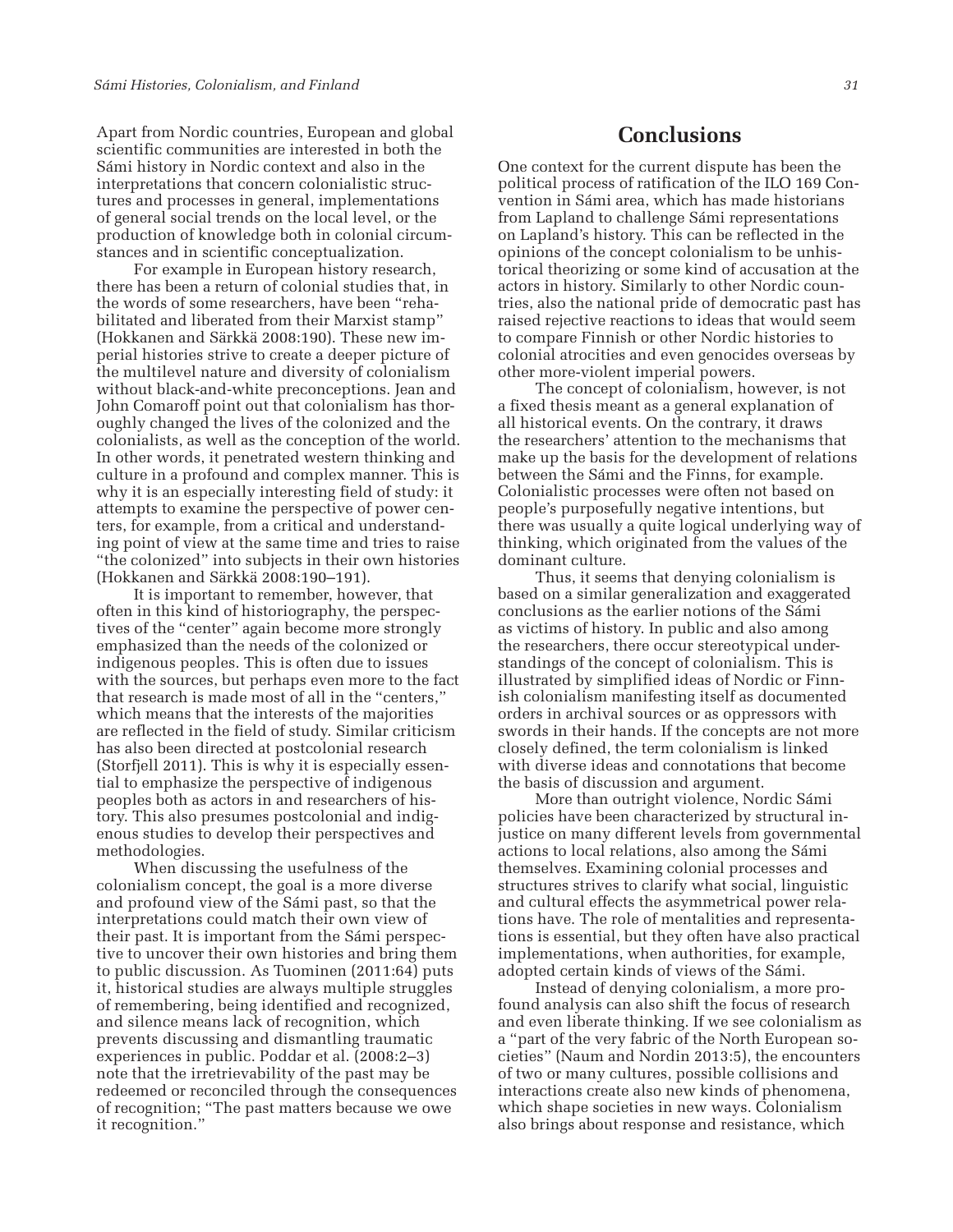may significantly influence the self-image and strategies of communities.

### **Endnotes**

1. In addition to the references in this article, see Palme (2013), Leinonen (2012), and NIFCA (2006). The latter reference review tens of Nordic artists who revisited Nordic colonial histories by combining visual exhibitions with workshops, conferences, hearings, and happenings in the locations of Iceland, Greenland, the Faroe Islands, and the Sámi area of Finland.

2. "King Apologizes For Minority Repression." *Chicago Tribune,* October 8, 1997. See http://articles.chicagotribune.com/1997-10-08/ news/9710080098\_1\_sami-parliament-herdreindeer-norwegian.

3. For these references, I thank the anonymous referee of *Arctic Anthropology.*

4. This has indeed been characteristic of Scandinavians also, as Fur (2013:26) points out: "Seemingly untainted by colonialism's heritage, the Scandinavian countries throughout the twentieth century and into the twenty first successfully maintained positions as champions of minority rights and mediators in global politics."

5. "Järventaus: Suomella ei tarvetta anteeksipyyntöön saamelaisilta." Turun Sanomat August 14, 1998. http://haku.verkkouutiset.fi/arkisto/Arkisto\_ 1998/14.elokuu/JARV3198.HTM. Also his colleague Tuija Brax, as the minister of justify in 2008, stated: "As a political act the apology (by state) would be inadequate, because we don't have guarantee about things getting better." She referred to the open case of ILO 169 ratification and the question of land claims.

6. For example, "Puheenaihe: Saamelaisilla on syy korottaa äänensä—Kurja kohtelu on totta" and comments in http://www.aamulehti.fi/Kotimaa/ 1194715988026/artikkeli/puheenaihe+ saamelaisilla+on+syy+korottaa+aanensa+kurja+ kohtelu+on+totta.html.

7. "Suomi tuli Saamenmaahan -filmin herättämiä tuntoja. Pitäisikö saamelaisilta pyytää anteeksi?" Yleisradio January 26, 2011 http://yle.fi/ elavaarkisto/artikkelit/pitaisiko\_saamelaisilta\_ pyytaa\_anteeksi\_52079.html#media=52084.

8. See the following: "Piispa pyysi saamelaisilta anteeksi." *Kaleva* December 4, 2012 in http://yle. fi/uutiset/piispa\_pyysi\_saamelaisilta\_anteeksi/ 5054393. Accessed January 11th, 2014; Klemetti Näkkäläjärvi: "Brysselistä Inariin." A blog text 5. 2. 2012. http://klemetti.blogspot.fi/2012/02/brysselistainariin.html. See also "Saamelaiskarajien puheenjohtaja: "Salmen anteeksipyynto ei riita." http:// www.kotimaa24.fi/artikkeli/saamelaiskarajienpuheenjohtaja-salmen-anteeksipyynto-ei-riita/; "Saamelaiset odottavat yhä anteeksipyyntöä." Lapin Kansa February 12, 2012. http://www. lapinkansa.fi/Mielipide/1194721982769/artikkeli/ Satellite?c=Page&childpagename=LKA\_newssite% 2FAMLayout&cid=1194596826928&pagename= LKAWrapper. Accessed January 11, 2014.

9. Wikipedia: "Colonialism." Accessed September 2014.

## **References**

Aarseth, Bjørn

- 1989 Grenseoppgjørene og konsekvenser av disse for den nordsamiske bosettning i Norge [Border Blockades and Their Consequences to the North Sámi Settlement in Norway]. *In* Grenser i Sameland. Bjørn Aarseth, ed. Oslo: Norsk Folksmuseum.
- Aikio, Ante
- 2012 An Essay on Saami Ethnolinguistic Prehistory. *In* A Linguistic Map of the Prehistoric Northern Europe. Riho Grunthal and Petri Kallio, eds. Pp. 63–117. Helsinki: Société Fenno-Ougrienne.

Aikio, Marjut

- 1989 Saamelaiset kielenvaihdon kierteessä [Sámi in the Swirl of Language Change]. Helsinki: SKS.
- Aikio, Samuli
- 1992 Olbmot ovdal min. Sámiid historjá 1700 logu rádjái [The People before Us. History of the Sámi into the 17th Century]. Ohcejohka: Girjegiisá.
- Anttonen, Marjut
- 2010 Menetetty koulunkäynti: Norjan valtion hyvitykset saamelaisille ja kveeneille [Forfeited Education: Norwegian State's Compensations to the Sámi and Kvens]. Turku: Siirtolaisinstituutti.

Aronsson, Kjell-Åke

2012 Research on Human Remains of Indigenous People: Reflections from Archaeological Perspective with an Example from Rounala. *In* More than Just Bones: Ethics and Research on Human Remains. H. Fossheim ed. Pp. 65–80. Oslo: The Norwegian National Research Committee.

Asp, Erkki

1966 The Finnicization of the Lapps: A Case of Acculturation. Turku: University of Turku.

Banner, S.

2005 Why Terra Nullius? Anthropology and Property Law in Early Australia. Law and History Review 23:95–131.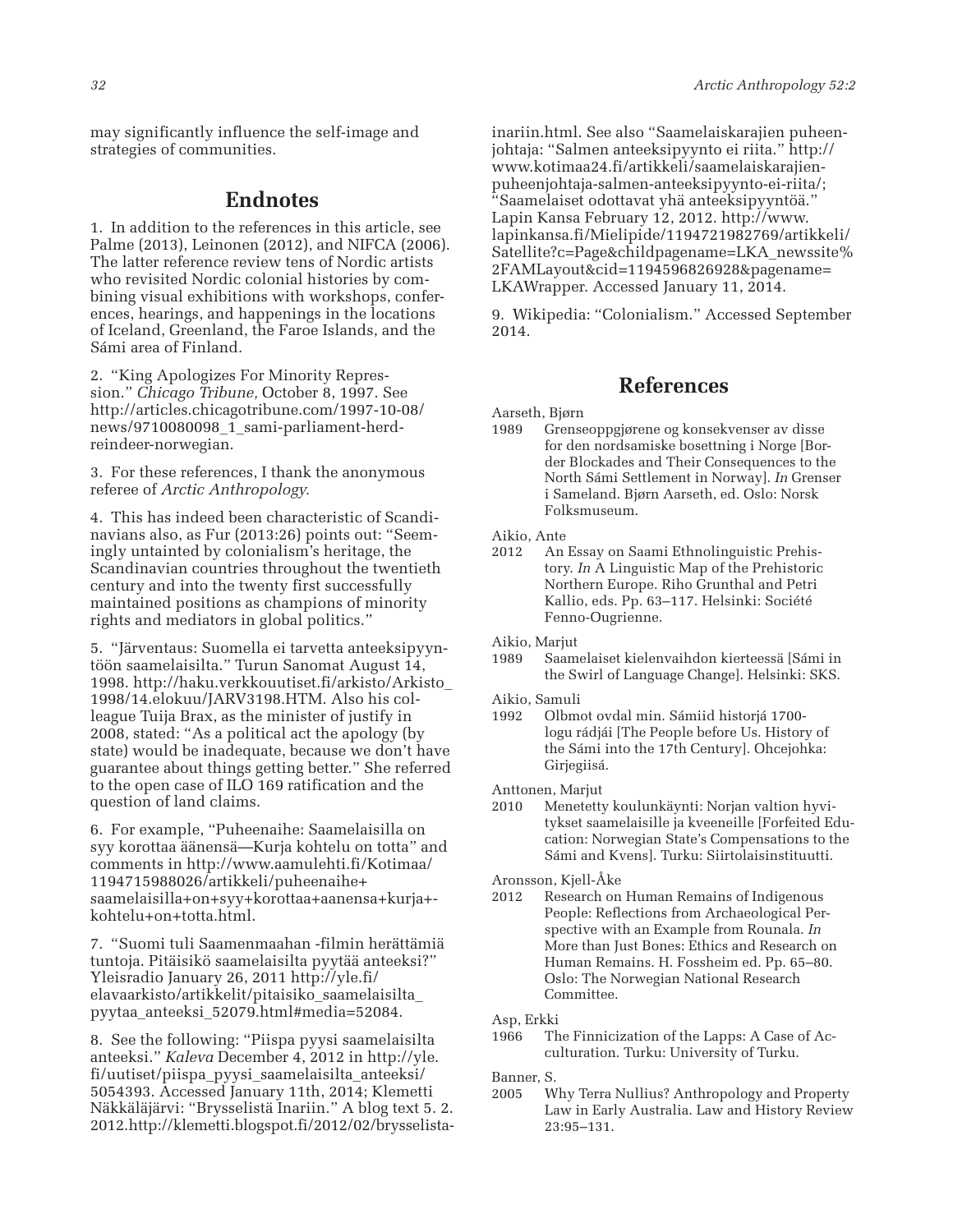#### Carpelan, Christian

1994 Katsaus saamelaistumisen vaiheisiin [An Overview of the Phases of Becoming Sámi]. *In* Johdatus saamentutkimukseen. Ulla-Maija Kulonen, Juha Pentikäinen, and Irja Seurujärvi-Kari, eds. Pp. 32–43. Helsinki: SKS.

#### Cooper, Frederick

2010 Postcolonial Studies and the Study of History. *In* The New Imperial Histories Reader. Stephen Howe, ed. Pp. 75–91. London: Routledge.

#### Courtney, Paul

2009 The Current State and Future Prospect of Theory in European Post-Medieval Archaeology. *In* International Handbook of Historical Archaeology. Teresita Majewski and David Gaimster, eds. Pp. 169–189. New York: Springer.

#### Del Boca, A.

2003 The Myths, Suppressions, Denials, and Defaults of Italian Colonialism. *In* A Place in the Sun: Africa in Italian Colonial Culture from Post-Unification to the Present. Patrizia Palumbo, ed. Pp. 17–36. Berkeley: University of California Press.

#### Deloria, Philip Jr.

- 2004 Indians in Unexpected Places. Lawrence: University Press of Kansas.
- Dirks, Nicholas
- 2010 Coda: The Burden of the Past. *In* The New Imperial Histories Reader. Stephen Howe, ed. Pp. 92–105. London: Routledge.

#### Enbuske, Matti

- 2006 Asutuksen ja maankäytön historia keskisessä Lapissa ja Enontekiöllä 1900-luvun alkuun [The History of Settlement and Land Use in Central Lapland and Enontekiö till the Beginning of the 20th Century]. Helsinki: Oikeusministeriö.
- 2008 Vanhan Lapin valtamailla. Asutus ja maankäyttö Kemin Lapin ja Enontekiön alueella 1500-luvulta 1900-luvun alkuun [In the Governed Land of Old Lapland. Settlement and Land Use in the Kemi Lapland and Enontekiö Regions from the 16th Century to the Beginning of the 20th Century]. Helsinki: SKS.
- 2012 Lapin asutuksen ja maankäytön historia myyttien ja todellisuuden ristivedossa [The History of Lapland's Settlement and Land Use in the Cross-Draught of Myths and Reality]. Faravid 36:213–225.
- Evjen, Bjørg
- 1997 Lapp kan vaere Lapp: Språk og skolepolitikk i det lulesamisk områade [Lapps Can Be Lapps: Language and School Policy in the Luleå Sámi Region]. *In* Stat, religion, etnisetet. B. P. Finstad, Lars I. Hansen, and H. Minde, eds. Tromsø: Senter for samiske studier.

#### Frost, Alan

- 1981 New South Wales as Terra Nullius: The British Denial of Aboriginal Land Rights. Australian Historical Studies 19(77):513–523.
- Fur, Gunlög
- 2013 Colonialism and Swedish History: Unthinkable Connections? *In* Scandinavian Colonialism and the Rise of Modernity: Small Time Agents in a Global Arena. Magdalena Naum and Jonas M. Nordin, eds. Pp. 17–26. New York: Springer.
- Gjessing, Gutorm
- 1973 Norge i Sameland [Norway in Sámi land]. Oslo: Gyldendal.
- Goldin, Vladislav I.
- 2004 State, Religion and Ethnicity in North Russia: The Problems of History and Historiography. *In* Befolkning och bosättning i Norr. Etnicitet, identitet och gränser i historiensa sken. Partik Lantto and Peter Sköld, eds. Pp. 307–314. Umeå: Centrum för samiska studier.
- Haebich, Anna
- 2005 The Battlefields of Aboriginal History. *In* Australia's History: Themes and Debates. Martyn Lyons and Penny Russell, eds. Pp. 1–21. Sydney: University of New South Wales Press.

Hansen, Lars Ivar

1992 Just K. Qvigstad's Contribution to the Study of Sami Culture. Acta Borealia Volume 9(2): 47–68.

Hansen, Lars Ivar and Olsen, Björnar

- 2014 Hunters in Transition: An Outline of Early Sámi History. Leiden: Brill.
- Harle, Vilho
- 2000 Missä on Suomi? Kansallisen identiteettipolitiikan historia ja geopolitiikka [Where is Finland? History of National Identity Politics and Geopolitics]. Tampere: Vastapaino.
- Harlin, Eeva-Kristiina
- 2008 Repatriation as Knowledge Sharing: Returning the Sámi Cultural Heritage. *In* Utimut: Past Heritage—Future Partnerships: Discussions on Repatriation on the 21st Century. Miles Gabriel and Jens Dahl, eds. Copenhagen: Iwgia/NKA.

Helander, Elina and Kaarina Kailo

1998 No Beginning, No End: The Sami Speak Up. Montreal: Canadian Circumpolar Institute.

Henrysson, Sten

1997 Lappmarkens präster, ursprung, arbetsuppgifter och levnadsvilkor. *In* Samer, präster och skolmästare: Ett kultureltt perspektiv på samernas och Övre Norrlands historia. Sten Henrysson, ed. Pp. 79–96. Umeå: Centrum för arktisk forskning.

Hirvonen, Vuokko

2008 Voices from Sápmi. Sámi Women's Path to Authorship. Kautokeino: DAT.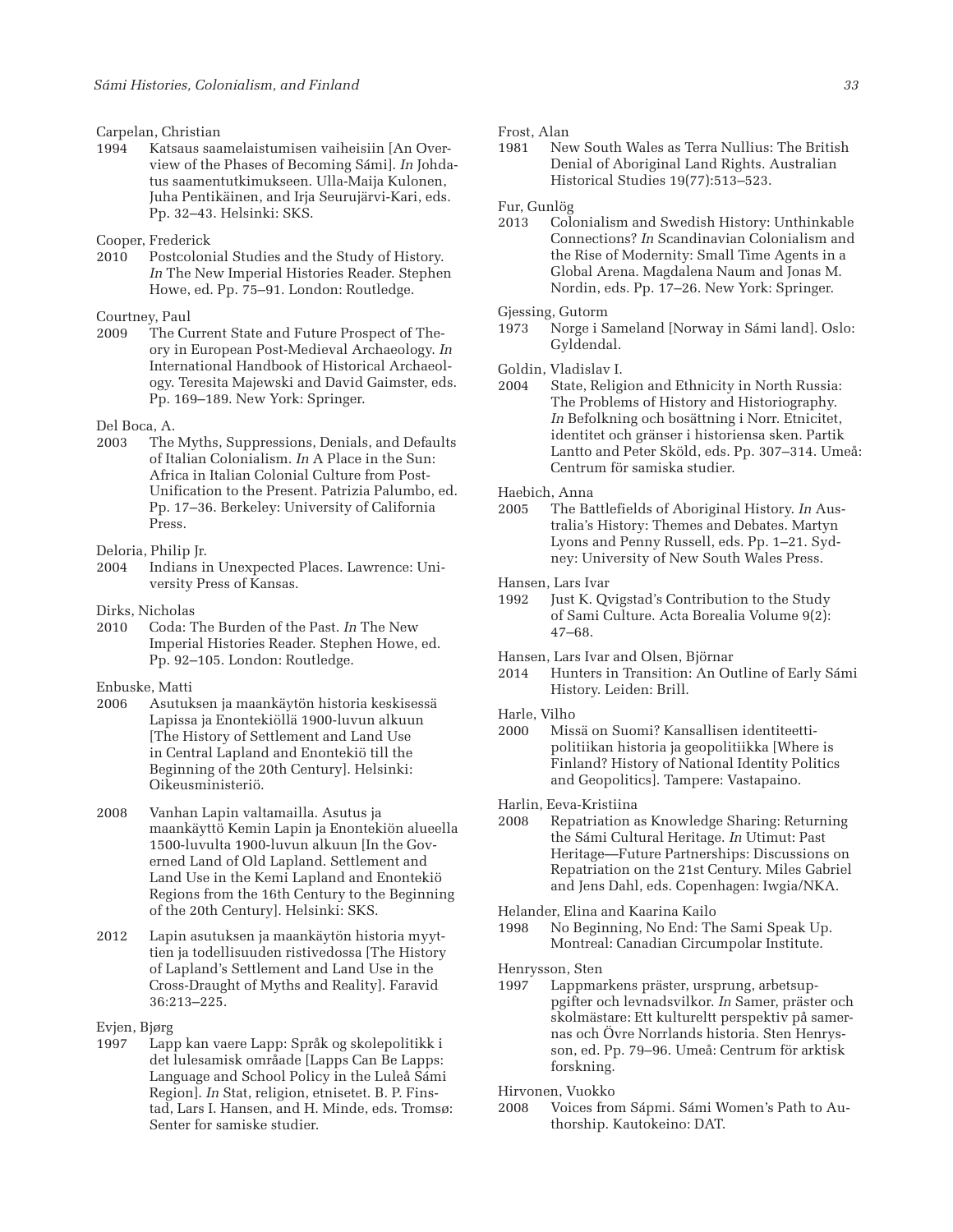Hokkanen, Markku and Timo Särkkä

2008 Puheenvuoroja kolonialistisen vallan ja väkivallan tutkimuksesta [Statements on the Research of Colonialistic Power and Violence]. Historiallinen aikakauskirja 2(7):189–197.

Howe, Stephen

2010 Introduction: New Imperial Histories. *In* The New Imperial Histories Reader. Stephen Howe, ed. Pp. 2–20. London: Routledge.

Isaksson, Pekka

2000 Kumma kuvajainen. Rasismi rotututkimuksessa, rotuteorioiden saamelaiset ja suomalainen fyysinen antropologia [Strange Reflection: Racism in Racial Studies, the Sámi in Racial Theories and Finnish Physical Anthropology]. Inari: Kustannus-Puntsi Publisher.

Itkonen, Tuomo

1929 Suomalaisuus ja lapinkielinen vähemmistö [Finnish Identity and Lapp-Speaking Minority]. Uusi Suomi 4. 4. 1929.

JanMohamed, Abdul R. and David Lloyd

1990 The Nature and Context of Minority Discourse. New York: Oxford University Press.

Johnsen, Tore

- 2013 Menneskers arbeid eller Guds gave? En teologisk drøfting av forsoning med henblikk på forsoningsprosesser i Sápmi [Man's Work or God's Gift? A Theological Negotiation of Reconciliation in View of Reconciliation Processes in Sámi Land]. *In* Erkenne fortid: forme framtid. Innspill til kirkelig forsoningsarbeid i Sápmi. Tore Johnsen and Line M. Skum, eds. Pp. 10–17. Stamsund: Orkana.
- Julku, Kyösti
- 1968 Kemin pitäjän ja Kemin Lapin raja. Lapin tutkimusseuran vuosikirja, vol. 9. Oulu.

Kortesalmi, J. Juhani

2007 Poronhoidon synty ja kehitys Suomessa [The Birth and Development of Reindeer Husbandry in Finland]. Helsinki: SKS.

Kuokkanen, Rauna

2006 Sami Women, Autonomy and Decolonization in the Age of Globalization. Keynote Speech at Rethinking Nordic Colonialism. A Postcolonial Exhibition Project in Five Acts. Act 4: Beyond Subject and State? Indigenous Interests in the Age of Globalization. Arctic Center, University of Lapland, Rovaniemi, June 17, 2006.

Kuokkanen, Rauna and Marja K. Bulmer

2006 Suttesája: From a Sacred Sami Site and Natural Spring to a Water Bottling Plant? The Effects of Colonization in Northern Europe. *In* Echoes from the Poisoned Well. Global Memories of Environmental Injustice. Washington, Sylvia Hood, Paul C. Rosier, and Heather Goodall, eds. Pp. 209–221. Oxford: Lexington Books.

Kylli, Ritva

2005 Kirkon ja saamelaisten kohtaaminen Utsjoella ja Inarissa 1742–1886 [The Encounter of the Church and the Sámi in Utsjoki and Inari 1742–1886]. Oulu: Pohjois-Suomen historiallinen yhdistys.

Lantto, Patrik

2005 Raising their Voices: The Sami Movement in Sweden and the Swedish Policy, 1900–1960. *In* Studies in Folk Culture, vol. V: The Northern Peoples and States: Changing Relationships. Art Leete and Ulo Valik, eds. Pp. 203–234. Tartu: Tartu University Press.

Lehtola, Teuvo

1996 Lapinmaan vuosituhannet. Saamelaisten ja Lapin historia kivikaudelta 1930–luvulla [Lapland's Millennia: The History of the Sámi and Lapland from the Stone Age to the 1930s]. Inari: Kustannus-Puntsi Publisher.

Lehtola, Veli-Pekka

- 1996 Nimettömän kansan historiasta: Saamelaisten historiantutkimuksen näkymiä [About the History of a Nameless People: Views on Sámi Historical Research]. Historia Fenno-Ugrica 1(1–2). Kyösti Julku, ed. Pp. 192–199. Oulu: Historical Association of Northern Finland.
- 1997 Rajamaan identiteetti. Lappilaisuuden rakentuminen suomalaisessa Lapin kirjallisuudessa 1920—ja 1930—luvuilla [The Identity of Frontier. How the Regional Identity of Lapland was Constructed in Finnish literature in 1920s and 1930s]. Helsinki: SKS.
- 2002 The Saami *Siida* and the Nordic States from the Middle Ages to the Beginning of the 1900s. *In* Conflict and Cooperation in the North. Kristiina Karppi and Johan Eriksson, eds. Umeå: Centrum for samiske studier.
- 2004 The Sámi People: Traditions in Transition. Fairbanks: University of Alaska Press.
- 2005a Research and Activism in Sámi Politics: The Ideas and Achievements of Karl Nickul towards Securing Governance for the Sámi. Acta Borealia 22(2):153–169.
- 2005b The Right to One's Own Past: Sámi Cultural Heritage and Historical Awareness. *In* The North Calotte: Perspectives on the Histories and Cultures of Northernmost Europe. Maria Lähteenmäki and Päivi Pihlaja, eds, Pp. 83–94. Inari: Kustannus-Puntsi Publisher.
- 2012 Saamelaiset suomalaiset. Kohtaamisia 1896– 1953 [Sámi Finns: Encounters 1896–1953]. Helsinki: SKS.

Leinonen, Jussi

2012 Puheenaihe: Saamelaisilla on syy korottaa äänensä—Kurja kohtelu on totta. Aamulehti, January 12. http://www.aamulehti.fi/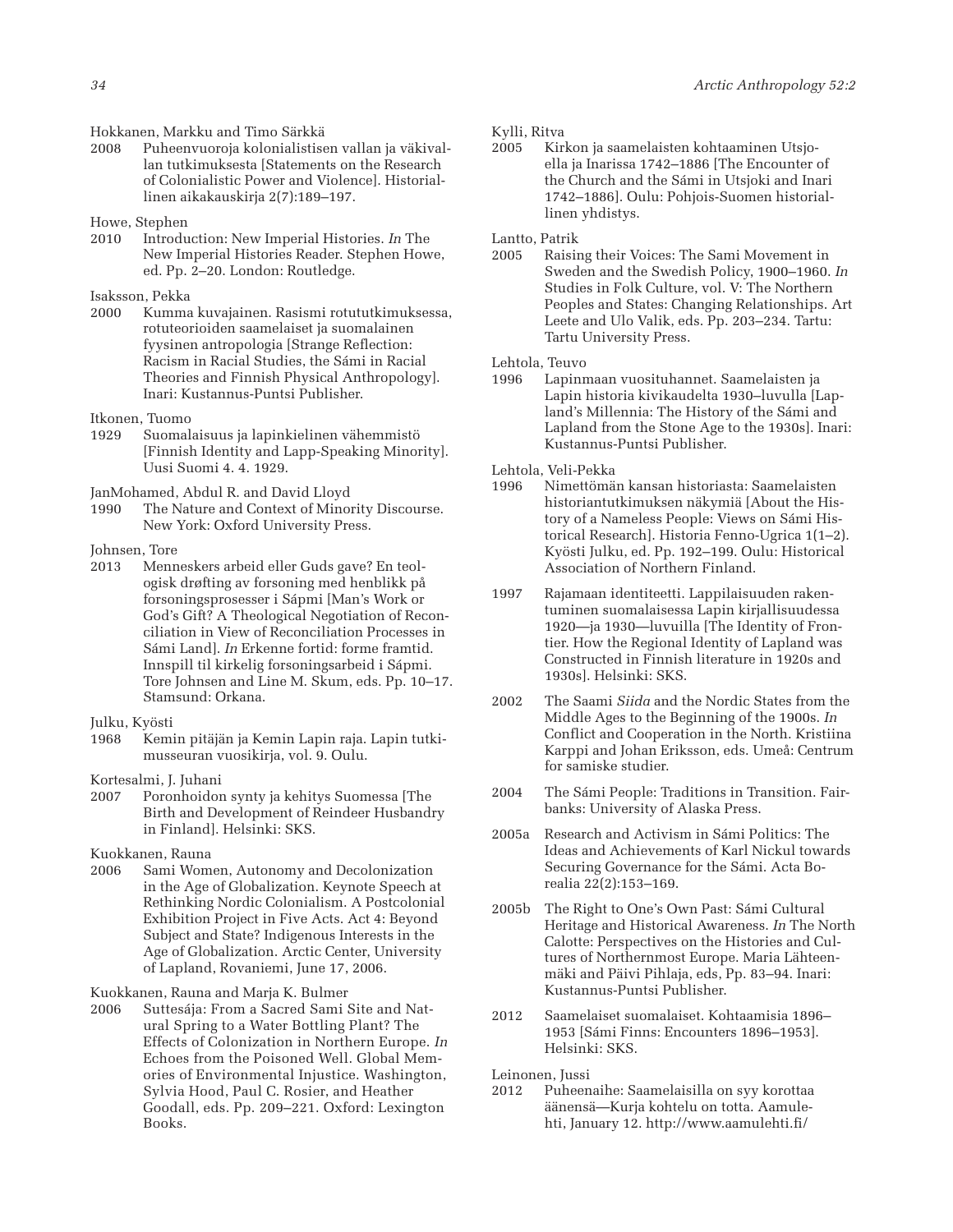Kotimaa/1194715988026/artikkeli/puheenaihe+ saamelaisilla+on+syy+korottaa+aanensa+kurja+ kohtelu+on+totta.html.

#### Lindmark, Daniel

2013 Colonial Encounter in Early Modern Sápmi. *In* Scandinavian Colonialism and the Rise of Modernity: Small Time Agents in a Global Arena. Magdalena Naum and Jonas M. Nordin, eds. Pp. 131–146. New York: Springer.

#### Lu, Catherine

2011 Colonialism as Structural Injustice: Historical Responsibility and Contemporary Redress. In Journal of Political Philosophy 19(3): 261–281.

#### Lundmark, Lennart

1998 Så länge vi har marker: Samerna och staten under sexhundra år [As Long as We Have Land: The Sámi and the State in Six Hundred Years]. Stockholm: Rabén Prisma.

#### Lähteenmäki, Maria

2006 The Peoples of Lapland: Boundary Demarcations and Interaction in the North Calotte from 1808 to 1889. Helsinki: Finnish Academy of Science and Letters.

#### Minde, Henry

2003 Assimilation of the Sami: Implementation and Consequences. Acta Borealia 20(2):121–146.

Mustakallio, Hannu

2009 Pohjoinen hiippakunta: Kuopion-Oulun hiippakunnan historia 1850–1939 [Northern Diocese: The History of Kuopio-Oulu Diocese]. Helsinki: Kirjapaja.

#### Nahkiaisoja, Tarja

- 1995 Inarin asutushistorian piirteitä 1800-luvulla [Characteristics of Inari Settlement History in the 19th Century]. *In* Kirjoituksia Inarin historiasta. Veli-Pekka Lehtola, ed. Inari: Kustannus-Puntsi Publisher.
- 2006 Asutus ja maankäyttö Inarissa ja Utsjoella 1700-luvun puolivälistä vuoteen 1925 [Settlement and Land Use in Inari and Utsjoki from Mid-18th Century to 1925]. Helsinki: Oikeusministeriö.

Naum, Magdalena and Jonas M. Nordin

2013 Introduction: Situating Scandinavian Colonialism. *In* Scandinavian Colonialism and the Rise of Modernity: Small-Time Agents in a Global Arena. Magdalena Naum and Jonas M.Nordin, eds. Pp. 3–16. New York: Springer.

NIFCA (Nordic Institute for Contemporary Art)

2006 Rethinking Nordic Colonialism: A Postcolonial Exhibition Project in Five Acts. http:// www.e-flux.com/announcements/rethinkingnordic-colonialism-a-postcolonial-exhibitionproject-in-five-acts/.

Niittyvuopio, Erva

2013 Synlighet som förutsättning för försoning: Ett perspektiv från Evangelisk-lutherska kyrkan i Finland [Visibility as a Condition for Reconciliation: A Perspective from the Evangelical Lutheran Church in Finland]. *In* Erkenne fortid – forme framtid: Innspill til kirkelig forsoningsarbeid i Sápmi. Tore Johnsen and Line M. Skum, eds. Pp. 155–162. Stamsund: Orkana.

Nyyssönen, Jukka

- 2007 "Everybody Recognized that We Were Not White": Sami Identity Politics in Finland, 1945–1990. Ph.D. dissertation. Faculty of Social Sciences, University of Tromsö.
- 2009 De finska samernas etnopolitiska mobilisering inom statliga ramar [The Ethno-Political Mobilisation of the Finnish Sámi in a Governmental Framework]. *In* Fredens konsekvenser: samhällsförändringar i norr efter 1809. Lars Elenius, Patrik Lantto och Matti Enbuske, eds. Pp. 168–169. Luleå: Luleå University.

#### Näkkäläjärvi, Klemetti and Jukka Pennanen

2000 Paliskuntalaitos suomalaistaa poronhoidon hallinnon [Reindeer-Grazing Association System Fennicises the Administration of Reindeer Husbandry]. *In* Siiddastallan—siidoista kyliin. Luontosidonnainen saamelaiskulttuuri ja sen muuttuminen. Klemetti Näkkäläjärvi, ed. Pp. 82–83. Oulu: Pohjoinen.

Ojala, Carl-Gösta

- 2009 Sámi Prehistories: The Politics of Archaeology and Identity in Northernmost Europe. Uppsala: Uppsala University.
- Om samepolitikken
- 2000 Om samepolitikken [On Sámi Politics]. Tilråding fra Kommunal- og regionaldepartementet av 31. August 2001, godkjent i statsråd samme dag. St. meld. nr. 55. Oslo: Det kongelige kommunal-og regionalrepartement.
- Onnela, Samuli
- 1995 Suur-Sodankylän historia I [The History of Great Sodankylä I]. Sodankylä: Suur-Sodankylän historiatoimikunta.

#### Palme, Johan

2013 Why Are Historians Suddenly Looking at Sweden's Colonial Past? Africa is a Country, November 22. http://africasacountry.com/ why-are-historians-suddenly-looking-at-swedens-colonialist-past/.

Osterhammel, Jürgen

2005 Colonialism: A Theoretical Overview. Shelley Frisch, trans. Markus Weiner Publishers.

Otnes, Per

1969 Nykolonialisme i sameland [Neo-Colonialism in Sámi Land]. Nordisk nykolonialisme. Samiske problem i dag. Lina R. Homme, ed. Pp. 51–69. Oslo: Det Norske Samlaget.